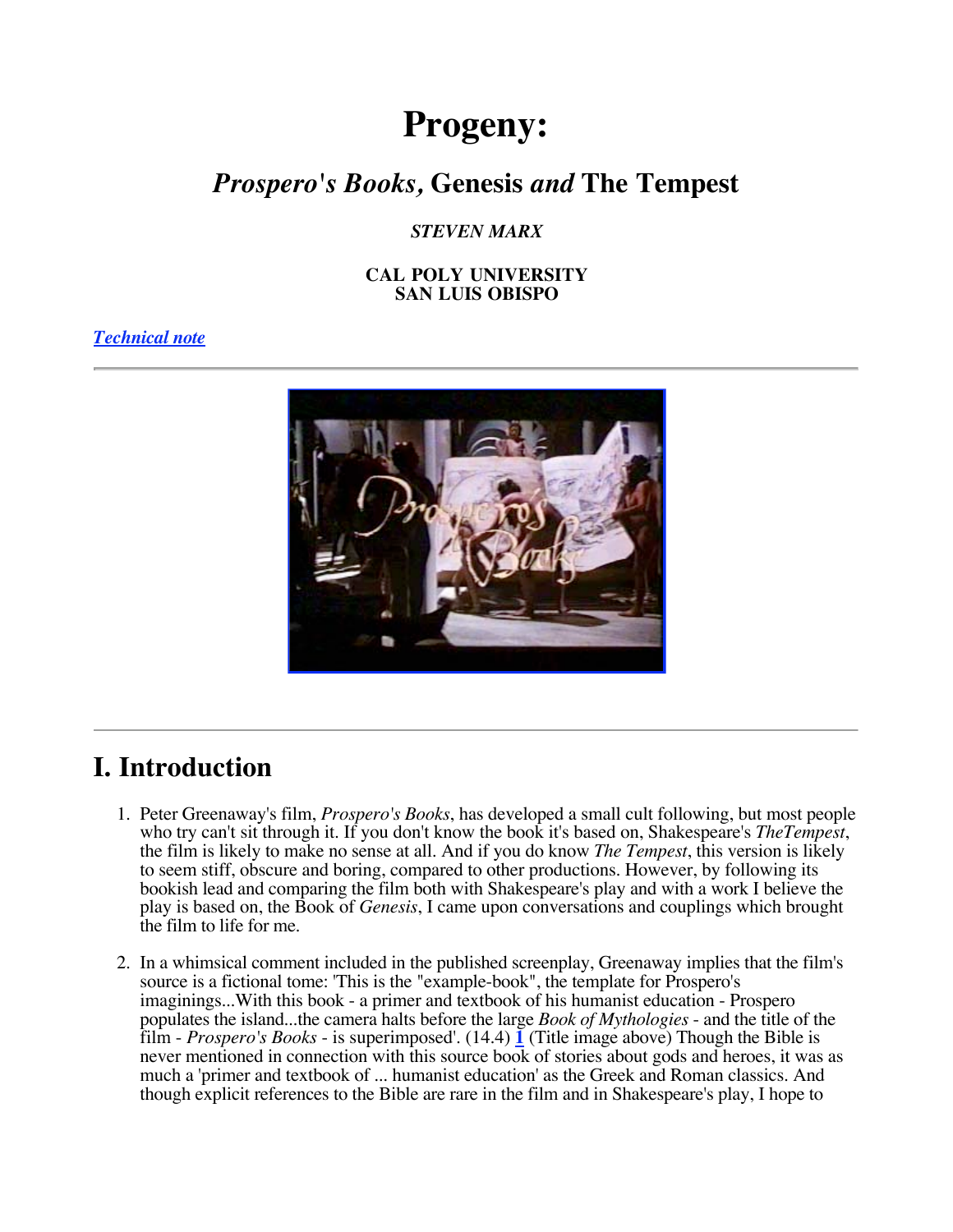show that it in fact has served as just such a generative template.

3. The Book of *Revelation* is the most likely biblical candidate for being the template of *The Tempest* and *Prospero's Books* because of their shared depictions of the dissolution of the world and the dissolution of conventional discursive forms. *The Tempest* and Revelations are both capstone pieces - final retrospective works in a large corpus. **2** But in the 1623 Folio, the original collected edition of the plays,*The Tempest* appeared as the first work, Shakespeare's Alpha as well as his Omega.

# **II. Creation**

- 4. Like many stories of creation, *Genesis* opens with an image of dark turbulent waters, a stormy sea: 'In the beginning of creation, when God made heaven and earth, the earth was without form and void, with darkness over the face of the abyss, and a mighty wind that swept over the surface of the waters'. (Genesis 1:1-3) **3** Upon this shifting, undifferentiated chaos (sounded in the original Hebrew by the word, 'Tohuvavohu'), the speech of the creator first imposes separation: the polarities of light and darkness, then day and night. **4** Most performances of *The Tempest* begin with a god-awful racket, and the stage direction in Shakespeare's script indicates that in the opening sequence static overwhelms signal: 'A tempestuous noise of thunder and lightning heard'. **5** The play itself comes into being for spectator or reader as barely emergent meaning - snatches of desperate shouting amongst the ship's crew and passengers. **6** *Prospero's Books* also begins with the elemental: 'Much magnified and slow motion...a drop of back-lit water splashes into a black pool', (1.1) and then characteristically slips into the textual: 'Pages in a book called the Book of Water are turned - there are drawings of seas, rain, clouds, sleet, snow...illustrations of climate - storms, high winds, hurricanes and tempests'. (1.2, 1.5)
- 5. As does the opening chapter of *Genesis* and the start of the *TheTempest*'s second scene, the film then cuts to an image of the creator who both raises and calms the storm - a nude John Gielgud in a Roman bath - and we hear the sound of his first words. (Fig. 1) Greenaway irreverently



improvises upon his originals here by construing the creation as a form of childish bathtub play - swinging on a trapeze, manipulating a toy boat, peeing into the water and masturbating. **7** This mode of origination soon gives way to verbal invention, first spoken and then beautifully calligraphed with water that turns to ink dipped by the quill pen of a Renaissance humanist scholar-playwright sitting in his compact study. (Fig. 2) Greenaway frequently alternates among

different representations of the creative process: divine magic as his Prospero roams

the island, make-believe play as he stands in his bath, literary art as he writes at his desk. These alternatives derive from *The Tempest*'s characterisation of Prospero's Faustus-like control over nature and spirits, his delight in playing with his toys and his victims, and his absorption with reading books and writing masques. But they also resonate with the Bible's personification of a God who commands the element and the angels, who teases his offspring mercilessly, and who fabricates nature and people out of words:



Figure 2

Thine eyes did see my substance, yet being unperfect; and in thy book all my members were written, which in continuance were fashioned, when as yet there was none of them.

### (Psalm 139:14-16 [AV])

The creator makes a world in a book by writing words and pictures, but that world only comes alive when it is read by a comprehending reader. The ability to read and to understand his magic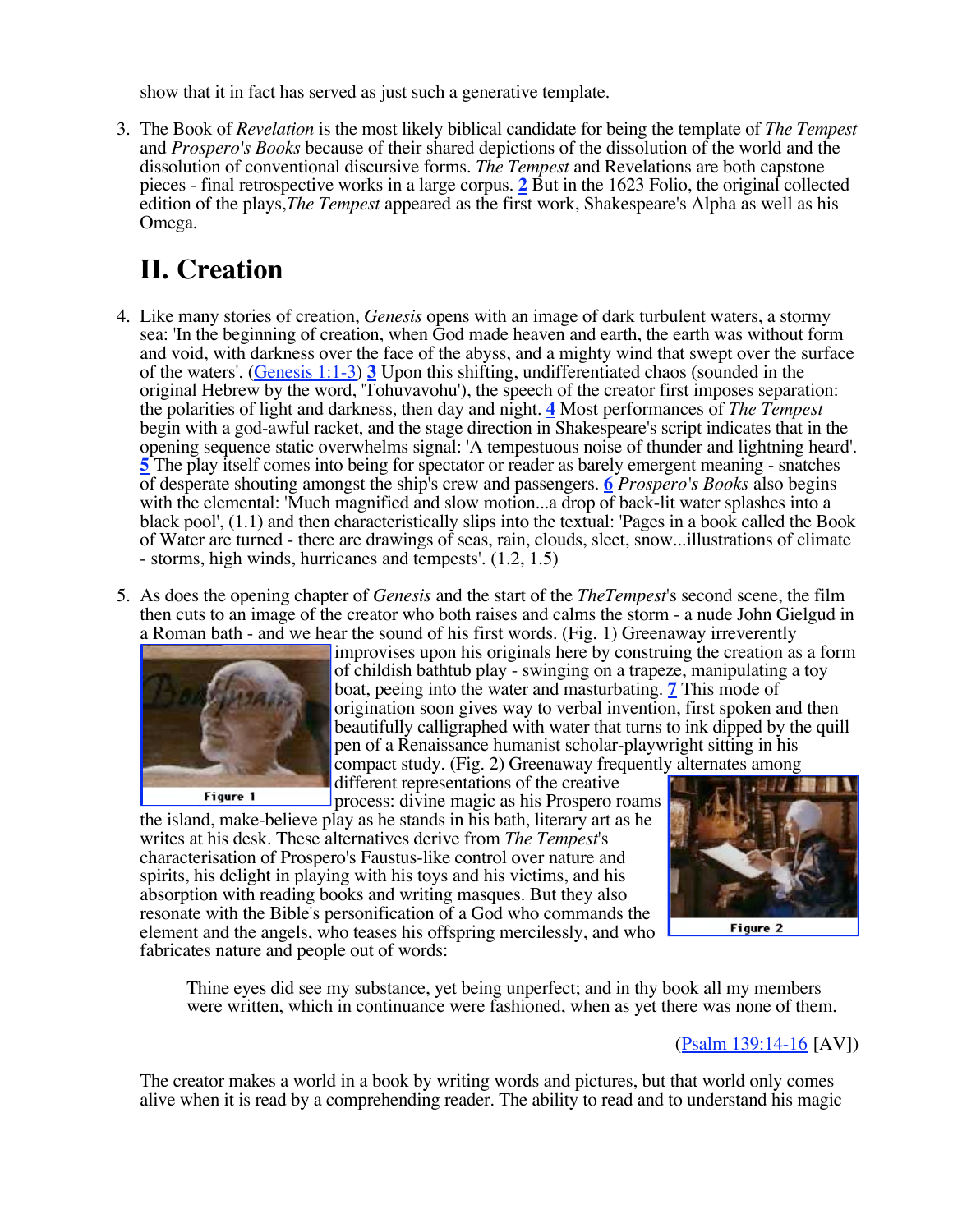books is, according to Caliban, the source of Prospero's power. Likewise the wisdom and grace of both Hebrew and Christian prophets often derives from what they can read with comprehension, whether it be the handwriting on the wall, the book of the law or the parables of the master. **8** This incarnation of the word into flesh recurs at frequent intervals when Greenaway conjures up his elaborate images of the 24 books that have accompanied Prospero to the island. In both verbal description and through computer animation, plants grow, animals walk off the page, renderings of buildings pop-up into models, engravings turn into cartoons:

*End Plants*: Looking like a log of ancient, seasoned wood...It is a thick block of a book with varnished wooden covers that have been at one time, and probably still are, inhabited by minute tunnelling insects. The pages are stuffed with pressed plants and flowers, corals and seaweeds, and around the book hover exotic butterflies, dragonflies, fluttering moths, bright beetles and a cloud of golden pollen-dust...

(p.21)

The idea of the book itself as a source of life is celebrated with Rabelaisian, Cervantine abandon.

6. The animated books occupy a realm intermediate between print and motion picture. As *Genesis*' god writes his creation of the world within a book of his own creation, and as Prospero produces his world in the books he reads and writes, Greenaway mounts multiple displays of the generation of *Prospero's Books* within the film itself. The opening sequence of production credits conventionally signifies the beginning of a movie, even if it occurs, as it does here, several minutes into the actual projection. As the magically robed Prospero walks with a procession of his minions through Escher-like arcades inan endless horizontal travelling shot, the sets and the characters out of which the fictional story will be constructed appear like Dramatis Personae. Superimposed on them are the titles, which likewise introduce those who have constructed the film. Reminiscent of earlier shots in which the team pulling Prospero's study look like a crew of grips moving a set across a studio floor  $(12.1)$  (Fig. 3) and spirits holding mirrors that reflect



Figure 3

Prospero's imaginings look like technicians with light baffles, the bustling crowds of naked helpers surrounding Prospero suggest the characters listed in the credits performing their duties during the actual film shoot. **9** 

The opening section of *Genesis* tells several different stories of the origin of humans. Male and female are spoken into existence in chapter 1 (Genesis 1), Adam is moulded from dust and Eve is taken from his rib in chapter 2 (Genesis 2), and in chapter 5 (Genesis 5), 'the generations of Adam' make their first appearance on the pages of a prior book. Likewise, Greenaway represents yet another kind of creation in the opening credits of *Prospero's Books*: intertextual reproduction. In the foreground of the marathon travelling shot, books are placed on tables and plinths and are passed from one naked spirit character to another. They open the books, read and reflect upon them

briefly and then pass them on, often with an exchange of significant glances, suggesting a transmission of texts across space and through time - the weave implied in the etymology of 'text' itself. (Fig. 4) Greenaway ascribes to Prospero intertextual methods of reference, repetition and parody approved in the Renaissance by both the classical tradition of imitation and the biblical tradition of typological repetition:



Figure 4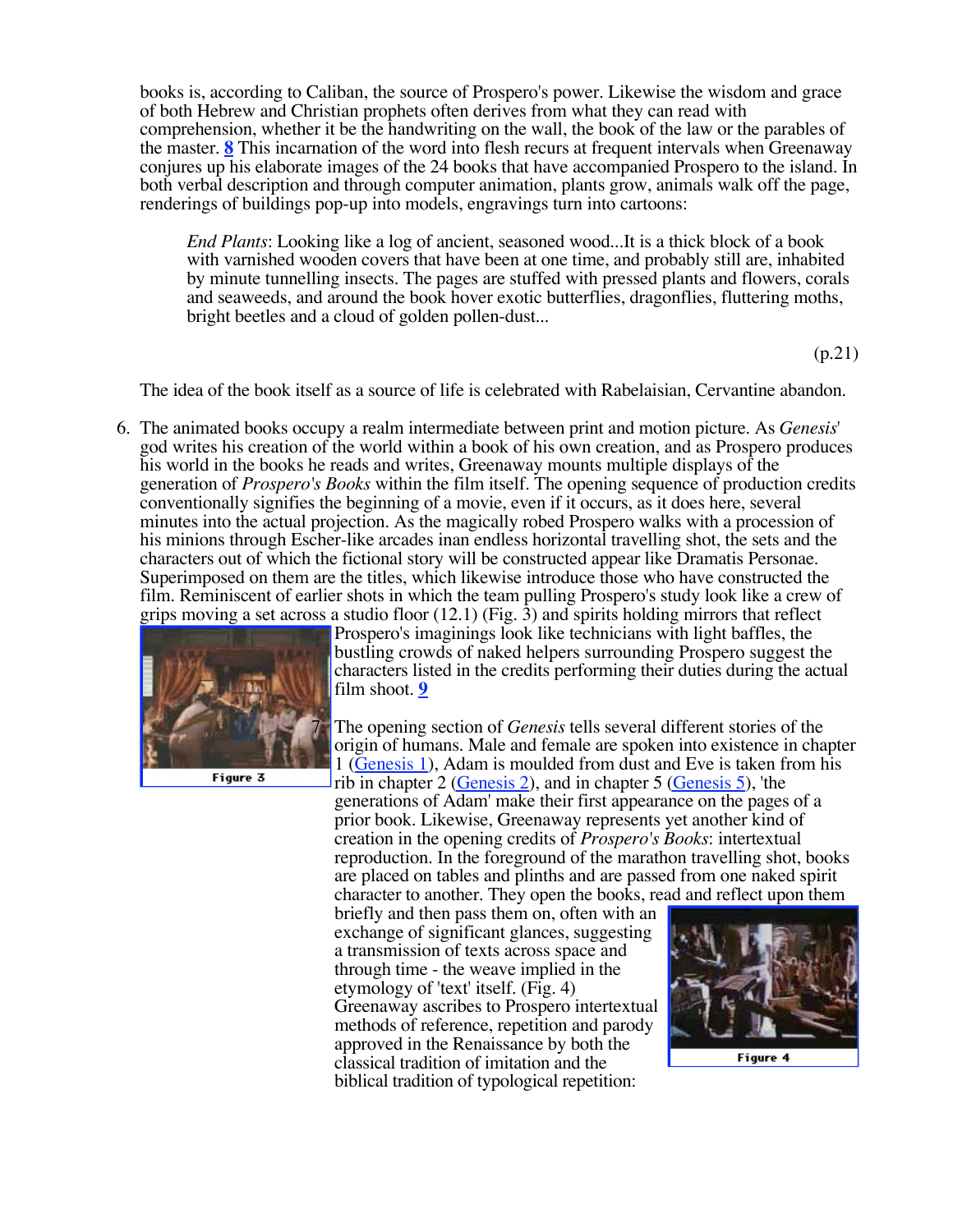In the building of his palaces, the stocking of his libraries, and in the fashioning of the indigenous spirits into classical allegories, he has quoted extant buildings, paintings and books...

(pp. 12-13)

Greenaway himself practises these methods in thousands of details as well as in the overall plan of making a postmodern version of a Shakespearean classic - a creative offspring that's also a critical commentary on the original. The very use of the film convention of a second start in the credits sequence draws attention to Shakespeare's dramatic device of making the opening shipwreck scene an action-packed but indecipherable prelude to its explanation in act 1 scene 2. And Greenaway quotes as liberally from modern film classics - especially Shakespearean films as from traditional literature, painting and architecture. **10** 

- 8. As the 'auteur' Greenaway breeds his creation from books, so did his sources, the author Shakespeare and the multiple authors of the Bible. *The Tempest* includes a pastiche of quotations from Montaigne, from sea voyage accounts, from Vergil's *Aeneid*. One of Prospero's Books is 'An Alphabetical Inventory of the Dead...It contains all the names of the dead who have lived on earth. The first name is Adam and the last is Susannah, Prospero's wife...' (20) Greenaway's fictional source seems to be modelled on one of the actual sources of *Genesis*, '...the book of the generations of Adam...' (Genesis 5:1). These sources are discoverable not only through modern scholarly research on the Documentary Hypothesis but in the text's own internal citations. **11**
- 9. Intertextual generation succeeds by breeding as well as inheritance. According to Greenaway, his Prospero is partly modelled upon the Renaissance scientist and humanist, Athanasius Kircher: 'In this film, Prospero is like Kircher a book making machine...turning books into more books....' (12.1) In addition to Greenaway's film, *The Tempest* has spawned stories like Poe's 'Masque of the Red Death' and movies like *Forbidden Planet*. The Bible is the prime example of such book making machines - the source of countless copies, translations, commentaries, interpretations, Testaments, Midrashes, Talmuds and Summae, as well as artistic and literary offspring modelled upon it: illuminated manuscripts, stained glass windows, frescoes and paintings, epics, novels, poems, plays and films. This is why William Blake and, following him, Northrop Frye, refer to the 'Old and New testaments as the Great Code of literature and art'. **12** They contain both the genetic 'template' and the key to unlock meanings in their descendants.
- 10. When Greenaway explicates the generative function of the 'template' in the screen image of *The Book of Mythologies*, he decodes the symbol's encrypted meanings and thereby reproduces more text from it on paper. In doing so, he engages in the dual aspects of textual reproduction exhibited by the book which contains the gloss, *Prospero's Books: A Film of Shakespeare's The Tempest*. This book is not just a screenplay but also a commentary on the film, its child as well as its parent. Richly designed and beautifully manufactured, the book is replete with post production stills as well as preproduction sketches to guide the film producers. While the film is bookish, the book, largely organised as a storyboard sequence of shots, is filmic.
- 11. The book is also divided into larger sections delineating three parts of the film, derived from Greenaway's reading of a tripartite structure in Shakespeare's script. He calls them Past, Present and Future. Whether or not he was influenced by it, this division resembles that proposed in an essay on *The Tempest* by John Bender:

*The Tempest* divides past, present, and future as clearly as dramatic art allows. In the past Prospero lost his authority through absorption in supernatural arts; in the present he regains his Dukedom by employing those arts at the apogee of their force-only to abandon them in favor of 'nobler reason'; in the future he will contemplate death and final judgement. Having attained Prudence and being an old man, he finds that 'Every third thought shall be my grave'. **13**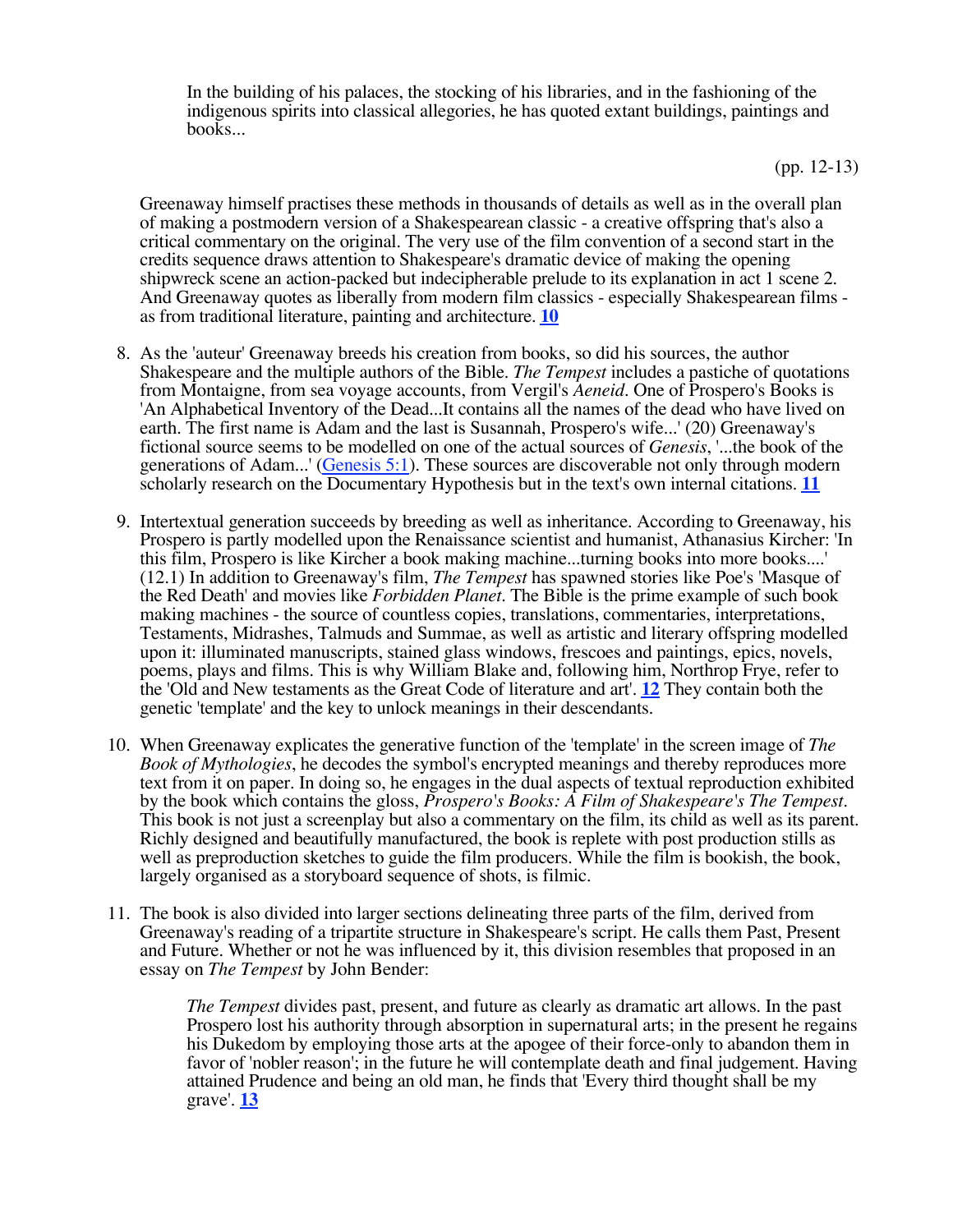## **III. The Past**

- 12. The section that Greenaway labels The Past '...deals largely with Prospero relating his history both to us, the audience, and to Miranda, his fifteen year old daughter. It represents in a sense "the story so far". As many narrative events happen in this first part as in all the other parts of the script put together. The story is quick-moving and episodic...' (p. 37) This description also applies to Prospero's retrospective exposition of events sunk in 'the dark backward and abyss of time' in the second scene of *The Tempest*, (1.2.1-374) and to *Genesis* 2:5-11:10, the section labelled by the editors of the New English Bible as 'The Beginnings of History'.
- 13. The protagonist and chief speaker in these sections is a benevolent ruler whose subjects rebel and threaten him. In *Genesis*, the antagonists are the ambitious Eve in league with the serpent, who convinces credulous Adam to steal forbidden fruit; Cain, a jealous and murderous brother; the violent contemporaries of Noah affiliated with offspring of the sons of god and the daughters of men; and the aspiring citizens of Babel who want to make a name for themselves by building a tower to heaven. In *The Tempest*, Prospero tells Miranda how his lack of vigilance '...in my false brother awaked an evil nature' (1.2.92-3), who then '...new created/The creatures that were mine, I say, or changed them,/or else new formed them' (1.2.81-2) so that in league with Alonso he took control of the state. Prospero also recalls the revolt of Caliban, the island's primitive inhabitant whose brutish nature he had attempted to elevate until the monster sought to retake control of the island by raping Prospero's daughter and peopling it with his own offspring.
- 14. The second stage of this past history unfolds as the protagonist punishes the rebels, indulging a vengeful rage and threatening to undo his own acts of creation with reversions to disorder. God drives Adam and Eve out of the garden he planted for them into a barren landscape, he sends Cain wandering, and he returns the cosmos to chaos with the Flood, a forerunner of other tempests he'll unleash against those he wants to discipline - at the Red Sea, on the way to Tarsis, at Galilee, and in the final days. He also creates a mental tempest when he renders the universal human language into a babble of incomprehensible dialects. Prospero reestablishes his dominance as 'A God of Power' (1.2.10) and 'a prince of power' (1.2.55), by throwing Caliban out of his home, forcing him to live by the sweat of his brow, and reducing the language that he taught him into profitless cursing, by repeatedly storming at Ariel that he'll be returned to the oak that imprisoned him, and by tormenting his countrymen with the prolonged ordeal of death by drowning.
- 15. The horror of that ordeal is vividly conveyed in one of the Bible's longest pericopes, the description of flood waters rising and destroying all life on earth. (*Genesis* 7:1-23) This horror is relieved by an equally lively and extended description of the chosen remnant's salvation, with its anxious waiting, its raven, dove and olive branch, and its account of debarkation onto dry land. (*Genesis* 7:24-8:22) God seals that experience with a vow to all living things never again to send such destruction and with the rainbow, which signals the end of the flood and the blessing of renewed fertility. It also marks the restoration of a link between heaven and earth: 'My bow I set in the cloud,/Sign of the covenant/between myself and earth./ When I cloud the sky over the earth/the bow shall be seen in the cloud'. (*Genesis* 9:13-14)
- 16. This language of deliverance is echoed in Prospero's pledge to Miranda, who weeps with compassion for the suffering of those in the wreck: '...there is no soul,/No not so much perdition as an hair/Betid to any creature in the vessel...' (1.2.29-31) His words echo Paul's words of reassurance to the frightened sailors on board ship in a tempest near Malta: 'Remember not a hair of your heads will be lost',  $(Acts 27:34)$  which in turn echo Jesus' words of comfort to a crowd at Galilee: '...even the hairs of your head have all been counted. Have no fear...' (Luke 12:7) **14**  Upon completing the deliverance of Ferdinand and Miranda from his rage in the fourth act, Prospero also presents them with the spectacle of a rainbow and a blessing of fertility in the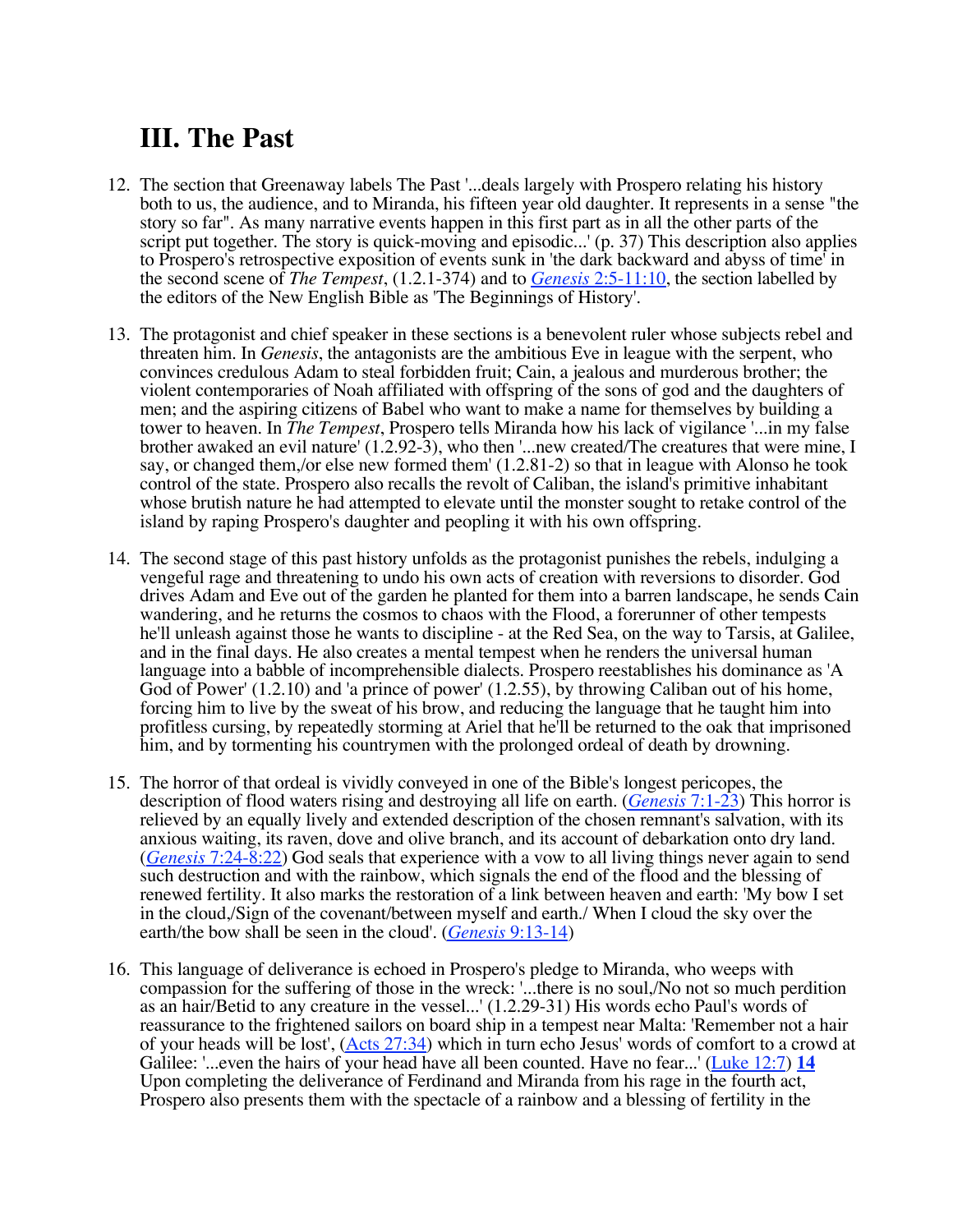wedding masque. In *Prospero's Books*, Greenaway adds a sequence which celebrates the end of the storm with specific allusions to the Noah story. As Miranda awakens from sleep: 'A songbird begins to hesitantly whistle after the rain...below Miranda's bedroom window...water runs along the stems and leaves of tall grasses...water-droplets form at the tip of a leaf and slowly drop into darkness'. (25.2-27.6) He also strengthens Shakespeare's suggestion of a link among the sinking ship, Noah's ark and the 'stinking butt' of a boat which delivers Prospero and baby Miranda to the island, by superimposing her tumbling and turning in sleep with the thrashing of the sailors underwater (18.5-21.1) and by making the grounded vessel land up against the windows of Prospero's library as if it were Mt. Ararat. (22.1)

17. God's shift from vengeance to partial forgiveness of his wayward children also concludes the story of Adam and Eve, as he clothes their nakedness, the story of Cain as he provides the outcast with a protective mark, and the story of Babel, as he refrains from violence against those he punishes. This parallel pattern of modulation from disappointment to rage and then to rescue and reconsideration lead, at the end of the 'beginnings of history' in *Genesis* and of the 'Past' sections of *The Tempest* and *Prospero's Books*, to a new point of view and narrative style. **15** 

## **IV. The Present**

18. The next section of all three works reads like heroic romance rather than myth. Human characters come forward and take on individuality while the god figure moves into the background of the story, limiting his direct involvement in events, showing less raw power, and behaving in a more deliberate and controlled manner. God develops amore sophisticated way of carrying out his purposes, perhaps as a result of regret after the flood:

> When the Lord smelt the soothing odour [of Noah's burnt offering], he said within himself, 'Never again will I curse the ground because of man, however evil his inclinations may be from his youth upwards. I will never again kill every living creature as I have just done'.

> > (*Genesis* 8:21)

Rather than creating, destroying and recreating, he begins to work by selective breeding, conditioning, and teaching. To go beyond the accomplishments of the sixth day and improve the strain of humanity, he uses longer intervals of time as the instrument of evolution.

- 19. In contrast to the asexual and linguistic modes of creation used by God, these next sections present genesis as sexual reproduction. J.P. Fokkelman observes that the first book of the Bible's 'overriding concern [is] life-survival-offspring-fertility-continuity'. **16** Appropriate to a nomadic herding culture, the stories of the patriarchs, Abraham, Isaac and Jacob, involve both God and human in a project of selective breeding to produce a genetic strain that will bring forth a tribe, a nation and eventually an empire based on bloodline. This is the line of David and Solomon, at whose court, most scholars agree, the earliest versions of Biblical texts were codified and written. **17** It's likely this Davidic court shared dynastic preoccupations over origins, legitimacy and lineage with the Stuart divine right monarchy for which Shakespeare wrote *The Tempest*. **18**
- 20. To develop the right stock, both God and Prospero employ two cultivator's methods. The first is inbreeding. God distinguishes his preferred line of descent with something resembling a genetic marker:

When Abraham was 99 years old, the lord appeared to him and said...I will make you exceedingly fruitful;...I will make nations out of you and kings spring from you...For your part ...you and your descendants after you generation by generation...shall circumcise the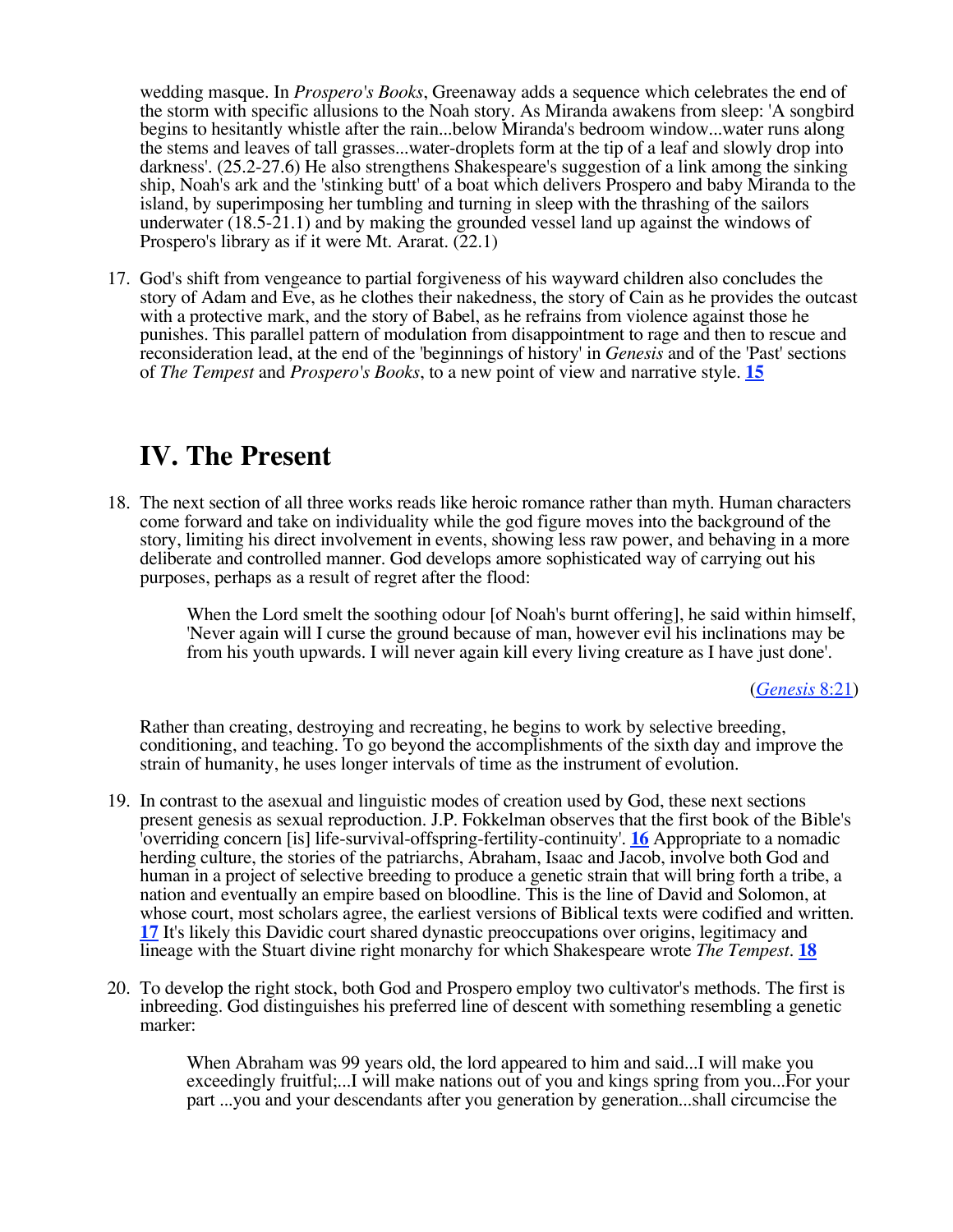flesh of your foreskin and it shall be the sign of the covenant between us.

#### (*Genesis* 17:1-11)

The subsequent stories of the patriarchs centre on the drama of selecting the chosen over the rejected offspring by virtue of consanguinity. Isaac's line prevails over Ishmael's, whose mother Hagar was of different class and family origin from Sarah, Abraham's step sister. (*Genesis* 20:12) Even though he's the younger brother, Jacob is preferred to Esau who marries a local Hittite woman rather than his own kin. Jacob's mother, Rebekah, steers him northward to mate with a first cousin, daughter of her brother. (*Genesis* 28:1-3) And the scandalous story of the massacre of Schechem by the sons of Jacob for the rape of their sister Dinah reinforces a warning against exogamy. (*Genesis* 34) Prospero inflicts rigorous punishment upon Caliban as well as upon Stephano for their attempts to breed exogamously with his daughter. After assurances about the purity of both Miranda's mother and her grandmother, in Ferdinand he finds a scion of close and distinguished lineage, whose sister Claribel's competing claims of inheritance have been disposed of by marriage to the heathen King of Tunis. In *Prospero's Books*, Greenaway depicts the change from Prospero's role of creator to that of breeder at the beginning of the 'Present' section of the film by placing the encounter in a pastoral setting and dressing him in a bishop's outfit, bearing a crozier instead of a wand.

- 21. Pastoral suggests romance as well as sheepherding, and the Present section of all three texts includes a major love interest. A second criterion for breeding is vigour and fertility. Abraham is tough enough to defeat four kings in battle when he first arrives in Canaan (*Genesis* 14) and he avoids the allure of Sodom. Sarah is so beautiful that Pharaoh and King Abimelelch court her. She's also fiercely jealous, and has a sense of humour. The fact that this couple have their first child together in their nineties not only demonstrates God's miraculous power over nature, it makes their offspring particularly precious as the distillation of a lifelong love.
- 22. The human tends to supplant the divine perspective on reproduction as the patriarchal stories unfold. Though parents continue to select mates for their children, the moment of encounter, love at first sight, is dramatically emphasised in the texts. With Isaac, the lengthy discovery of the beautiful bride occurs through the eyes of Abraham's anonymous servant (*Genesis* 24:10-60), but Jacob's first meeting with Rachel at the well immediately conveys the power of physical passion within the framework of family continuity:

While [Jacob] was talking [to the herdsmen] Rachel came up with her father's flock, for she was a shepherdess. When Jacob saw Rachel, the daughter of Laban, his mother's brother, with Laban's flock, he stepped forward, rolled the stone off the mouth of the well and watered Laban's sheep. He kissed Rachel, and was moved to tears. He told her that he was her father's kinsman and Rebecca's son; so she ran and told her father.

#### (*Genesis* 29:9-13)

Ferdinand's first entry into Miranda's presence, accompanied by wondrous music, produces a heavenly sensation in both of them - 'I might call him/A thing divine, for nothing natural/ I ever saw so noble'. 'Most sure the goddess/On whom these airs attend', (1.2.418-22) - before the conversation also quickly turns to fathers. In *Prospero's Books*, this meeting takes place in a setting of vegetative fertility - tall wheat field, soft music and golden light, the air redolent with pollen and seeds - 'whorls of cornchaff'. It begins with a turn of the pages of *The Book of End-Plants* and concludes with *The Book of Love*, featuring Ariel as Cupid.

23. These love-scenes are reminiscent of the innocent sexual encounter of Adam and Eve - 'Now they were both naked, the man and his wife, but they had no feeling of shame towards one another'. (*Genesis* 2:25) That early experiment in perfecting humanity through male parthenogenesis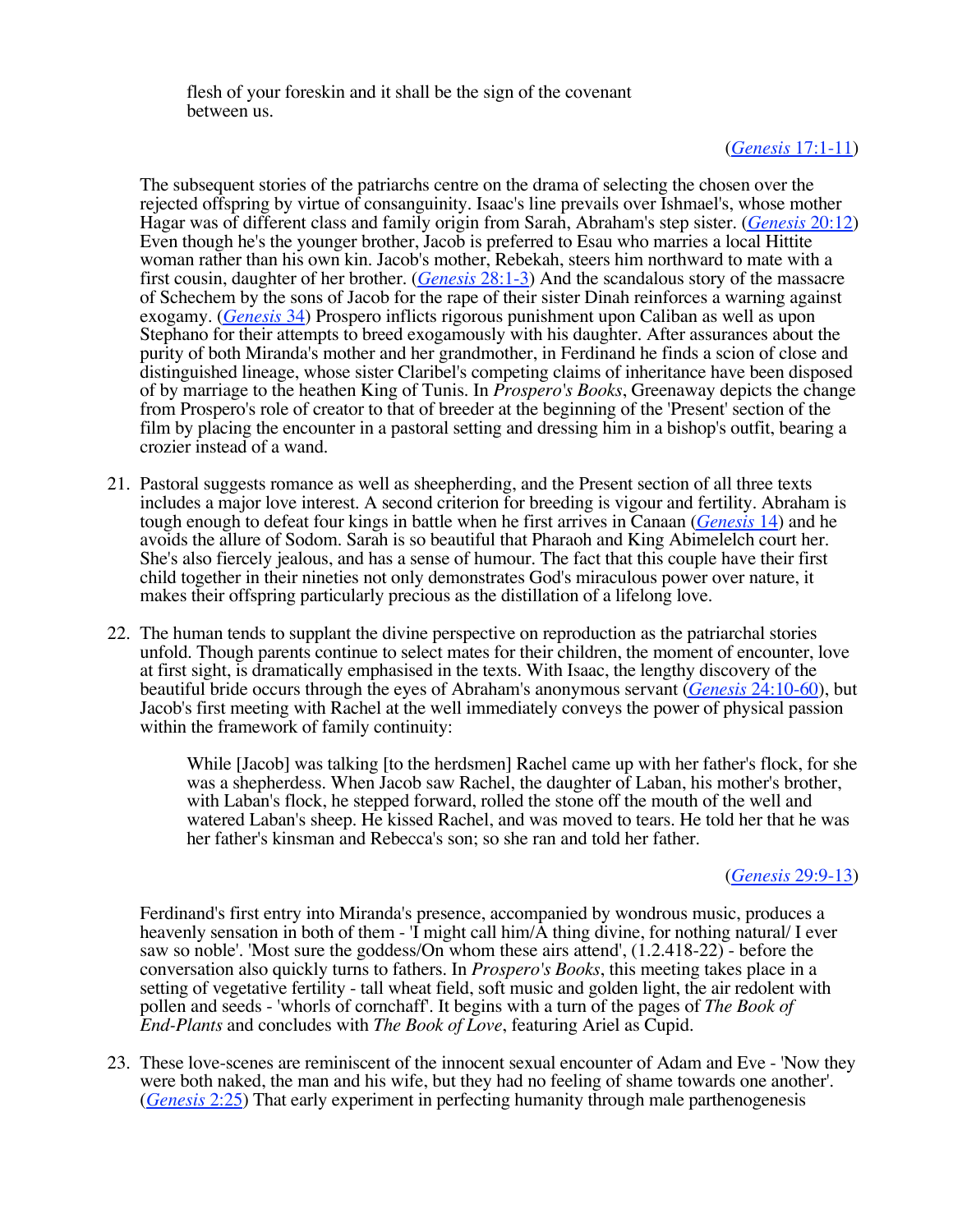aborted in various ways, but it did set the pattern of triangular tension among parents, child and spouse: 'that is why a man leaves his father and mother and is united to his wife, and the two become one flesh'. (*Genesis* 2:24) In order to compensate the parent for loss, the children must sacrifice. In order to qualify for the benefit, they must pass tests. Though Adam and Eve failed to do both in the patriarchal section of *Genesis*, all three parties to the transaction, parent, child and spouse, learn to deal with this intergenerational problem.

- 24. The children must subordinate the desires for one another and their procreative urges to their obligations to the parents that fostered them. The aged as they wane thereby retain some control over and protection from the youth who succeed them. God drives this lesson home with Abraham, his first founding father, first by making him wait so long before breeding the promised child, and then by demanding Isaac back after they have bonded. (*Genesis* 22) This cruel and risky trick has several beneficial results. It intensifies Abraham's feeling of love for his son, it reinforces his fear of God's authority, it strengthens his gratitude that God didn't follow through on his demand, and it reassures a deity still skittish after what happened in prehistory that he hasn't spoiled his chosen successor.
- 25. In the case of Abraham's feisty grandson Jacob, God challenges him directly only with a brief wrestling bout, but the young man's father-in-law Laban takes over the role of patriarchal tester. After welcoming his nephew with open arms, he too plays cruelly with his nephew's emotions, demanding seven years hard labour for Rachel's hand in marriage and then substituting his older daughter Leah in the wedding bed. (*Genesis* 29:20-28) Jacob works another seven years to get his choice, but Laban cheats him out of the flocks he has rightfully bred for himself. Only by proving that he has the patience and restraint as well as the cleverness, mettle and generative prowess to overcome these obstacles, does Jacob gain his father-in-law's blessing and his right to go home with his beloved to become his nation's founder.
- 26. Ferdinand too must yield to his prospective father-in-law and willingly perform the servile labour of moving logs to acknowledge Prospero's control. Doing so distinguishes him from the upstart Caliban who carries out the same tasks as a slave. This discipline also corrects Ferdinand's misstep in prematurely anticipating his own father's death and his early, easy accession to the throne. (1.2.429-431) The spectacle of Ferdinand's suffering causes Miranda to transfer her love from her father to him. Like Rachel, who steals her father's gods and escapes with Jacob in secret, Miranda repeatedly violates Prospero's precepts (3.1.36-7; 58-9) and takes the initiative to propose marriage herself. Her father also imposes the ordeal on Ferdinand to test the prince's commitment to the girl he compares to his many previous flirtations, '... lest too light winning make the prize light'. (1.2.453) Like Laban when he catches up with the couple (*Genesis*  31:39-41), he expresses concern about the future treatment of his child, but also the bottomless need for compensation that later surfaces in his shared grieving with Alonso for the daughters they both have lost to sons-in-law. (5.1.146-8) Accepting the pain of this loss is a parental test, shared by God with all mothers and fathers in the Bible.
- 27. God and Prospero both offer those who successfully pass their qualifying tests the selected or 'chosen' ones - a graphic vision of the future with a promise of fertility and prosperity as a premium for distinguishing themselves from those who are rejected. After Abraham displays his willingness to sacrifice his son, an angel of the lord appears to him:

called...inasmuch as you have done this and have not withheld your son, your only son, I will bless you abundantly and greatly multiply your descendants until they are as numerous as the stars in the sky and the grains of sand on the sea-shore.

(*Genesis* 22:15-17)

Jacob's courtship of Rachel is framed by visions at Beth-El: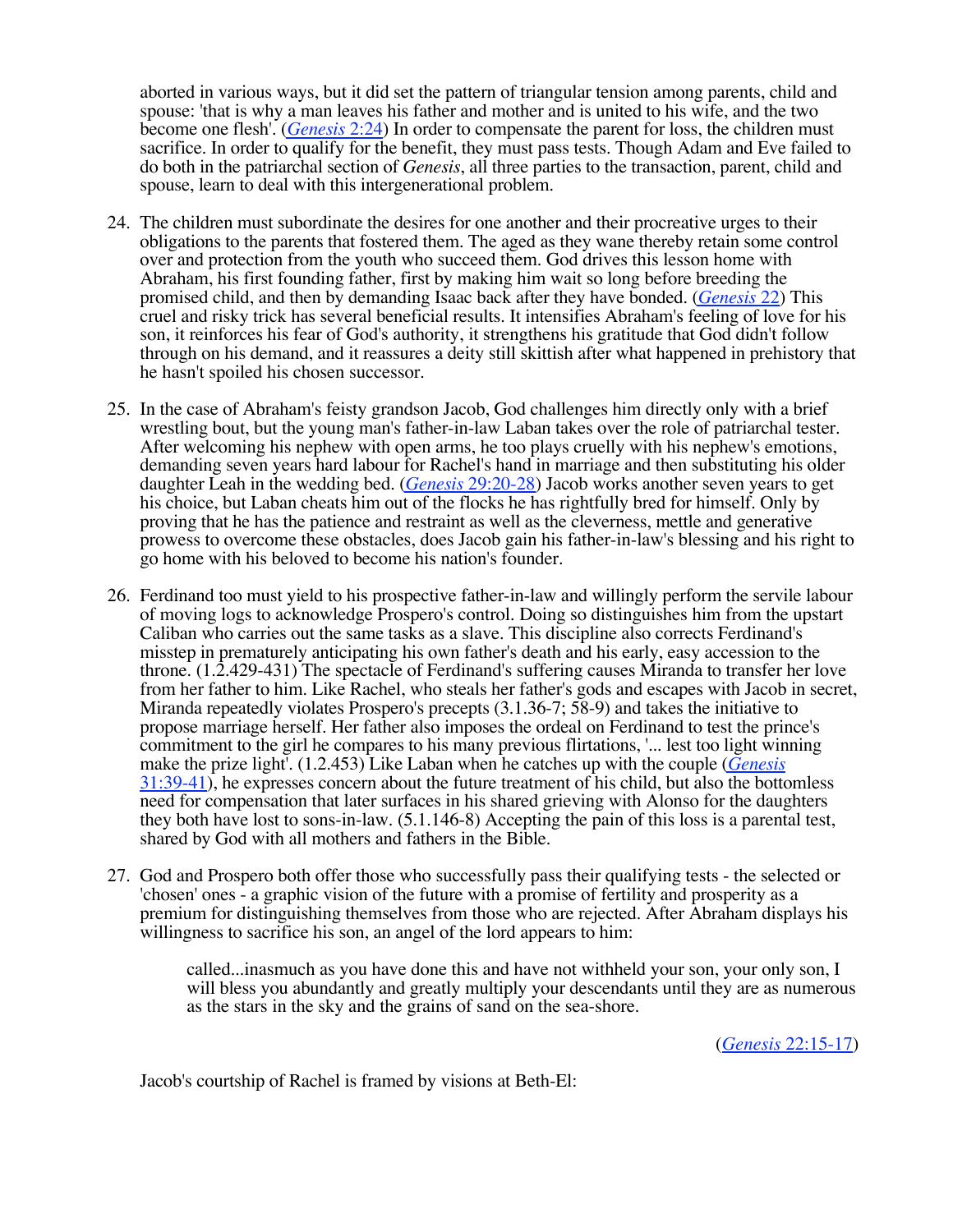He dreamt that he saw a ladder which rested on the ground with its top reaching to heaven and angels of God were going up and down upon it. The lord was standing beside him and said, 'I am the lord the God of your father Abraham, the God of Isaac. This land I give to you and your descendants. They shall be countless as the dust upon the earth....

#### (*Genesis* 28:12-18)

...Israel shall be your name...Be fruitful and increase as a nation; a host of nations shall come from you/ and Kings shall spring from your body.'

(*Genesis* 35:10-11)

Prospero apologise for his severe treatment of Ferdinand by promising a worthy reward: 'All thy vexations / were but trials of thy love, and thou hast strangely stood the test. Here, afore heaven, I ratify this my richgift'. **19** The gift is his daughter but also the vision of deliverance, fertility and prosperity in the masque, linked by a rainbow to Jacob's ladder and Noah's flood.

28. Following the vision of parental acceptance and bounty, the young man wishes to go no further:

Jacob woke from his sleep and said, 'Truly the Lord is in this place...this is no other than the house of God, this is the gate of heaven'.

(*Genesis* 28:16)

Ferdinand: Let me live here ever So rare a wondered father and a wife Makes this place paradise.

(4.1.122-124)

Ferdinand gives himself over fully to enjoying his father in law's gift - the product of his art that Prospero has been rehearsing with Ariel while carrying out his other projects. Though the playwright-father had insisted on total attention as the curtain went up, Ferdinand's rapt appreciation, along with the 'hollow and confused' noise of the clowns, causes Prospero to interrupt the performance himself. Rather than reinforce the masque's vision of a timeless, winter-free return to Eden, he abruptly dispels it, though with a kind acknowledgement of his son-in-law's discomfiture: 'You do look, my son, in a moved sort,/As if you were dismayed. Be cheerful sir....' (4.1.146-7) **20** The very success of the project marked by the celebratory masque establishing a dynasty - signifies not permanence but transformation. While Ferdinand and Miranda take on the world, he must relinquish it. Coming in a flash, this familiar realisation about genesis and generation, fulfilment and completion, nevertheless is disorienting for young and old alike:

Our revels now are ended... ...the great globe itself, Yea all which it inherit, shall dissolve. And like this insubstantial pageant faded, Leave not a rack behind. We are such stuff As dreams are made on, and our little life Is rounded with a sleep. Sir I am vexed. Bear with my weakness, my old brain is troubled. Be not disturbed with my infirmity.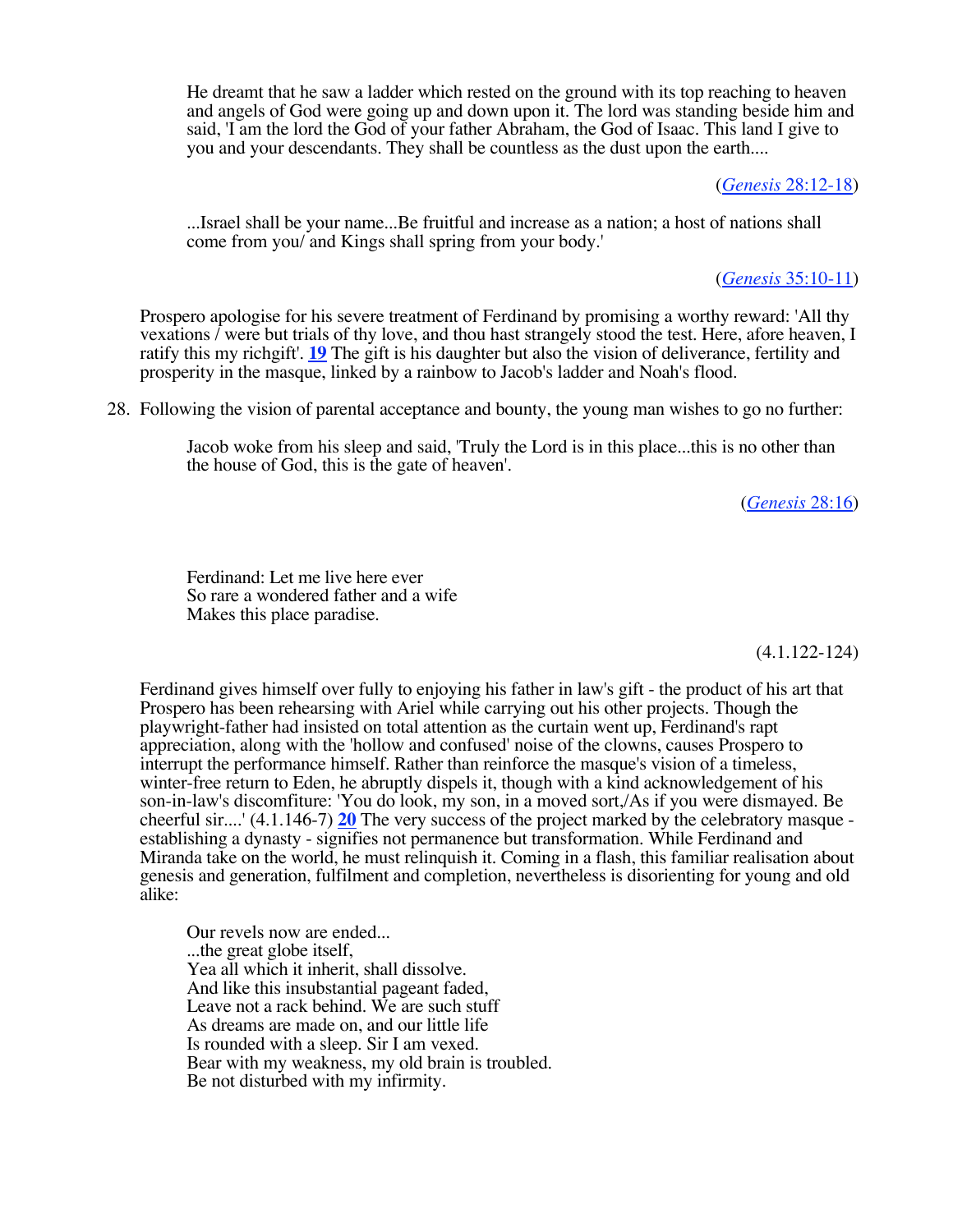The transformation from creator-god-father to prospective grandfather leads to Prospero's abjuring his magic, freeing his slave-spirits, and releasing his hold on the humans under his spell. When he crosses this threshold - what Greenaway calls 'the central platform of Prospero's machinations', (44.14) - he passes from the Present into the Future. In *Prospero's Books*, Gielgud stops writing and saying the parts of the other characters, and for the first time they speak with their own voices. The completion of the Ferdinand and Miranda romance plot in *The Tempest* parallels the conclusion of the patriarchal chapters of *Genesis*. This is the end of Jacob's personal quest, when he is renamed Israel, the progenitor of the future nation. From hereon God recedes further from his creation, removing himself completely from the narrative as speaker and player and standing outside of events as providence. Though Joseph is the protagonist of the longest story in *Genesis*, God never addresses him directly. **21** 

### **V. The Future**

29. Parallels between *Genesis*' Joseph and Shakespeare's Prospero are detailed andstriking. **22**  Linguistically they are linked by the roots of 'prosperity' - 'And the Lord was with Joseph and he was a man that prospered...And his master saw that ...the Lord made all that he did to prosper in his hand'. (*Genesis* 39:2-3) **23** In *Prospero's Books*, the connection between Joseph and Prospero



is strongly marked by the otherwise inexplicable insertion of a pyramid and obelisk into the island landscape. **24** (Fig. 5) Prospero carries out his plot from the pyramid's balcony as he looks down on his victims assembled in front of its doorway. Thematically, the stories of Joseph and Prospero bring to conclusion a problem repeatedly elaborated in preceding texts: jealousy between brothers. In *Genesis* that topic is introduced with Cain and Abel, further explored in the relationships between Noah's sons, Abraham and Lot, Isaac and Ishmael and Esau and Jacob. According to Fokkelman:

Finally in the last cycle of the book the psychology of crime, guilt, remorse and compunction among brothers is worked out much more thoroughly, under the direction of the master manipulator Joseph....the theme of brotherhood, a metonymy for the bond that links humanity, is handled with growing complexity from the beginning of *Genesis* to the end.

(53)

That theme, with its Biblical resonances, is also central to many of Shakespeare's plays preceding *The Tempest*, including *As You Like It*, *Much Ado About Nothing*, *King Lear* and *Hamlet*. What Claudius calls the 'primal eldest curse' drives Antonio to plot with Alonso to kill the rightful Duke Prospero and drives Sebastian in turn to plot with Antonio to kill his brother Alonso, just as Joseph's brothers plot to kill the distinctively robed brother favoured by his father.

30. Joseph starts out as 'that dreamer' (*Genesis* 37:19), a person with true visions but lacking enough prudence to anticipate the resentment of those who don't share his gifts. Like Prospero, who, 'neglect[s]worldly ends, all dedicated/To closeness and the bettering of my mind' 'rapt with secret studies' in the liberal arts. (1.2.89-90) Joseph is at first oblivious to the reality of his political situation. Both he and Prospero 'awaked an evil nature' (91-3) in their brothers and as a result, suffered usurpation, exile and imprisonment. Joseph's brothers steal him from his father's favour, plan to kill him, and end up imprisoning him in a pit and then selling him into slavery and exile in Egypt. Prospero's brother and his cronies remove him from his dukedom, try to kill him and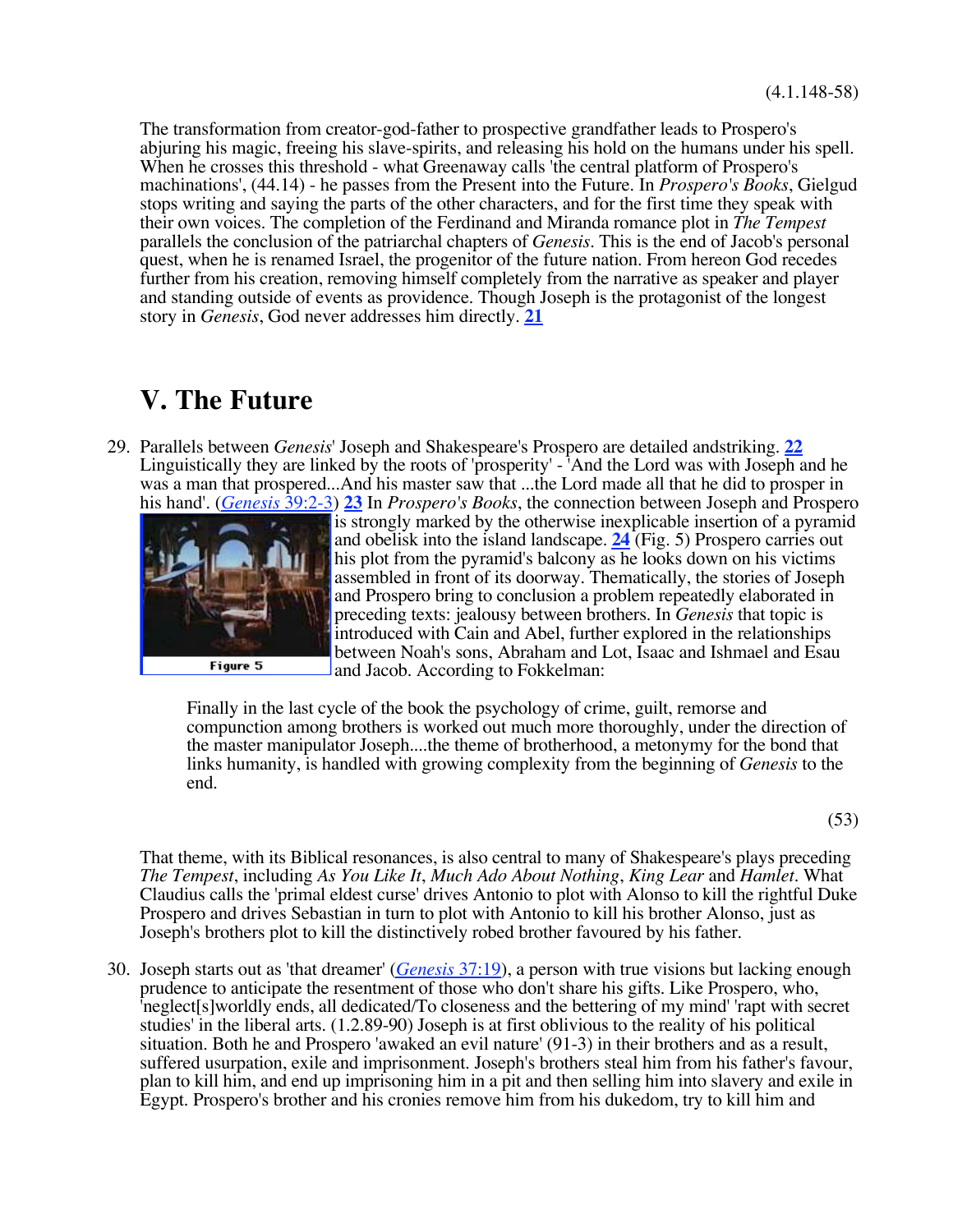allow him to be abandoned at sea in a leaky boat which ends up marooned on the island.

- 31. Rudely awakened from innocence and forced to cope for survival in their places of exile, both Joseph and Prospero learn some practical wisdom. As a convict in Pharaoh's jail, Joseph goes from a dreamer to an interpreter of dreams, using his intelligence as well as his intuition. Though he insists that interpretative power comes from God (*Genesis* 40:8), in proclaiming that Pharaoh's two dreams of the fat sheaves and cows being devoured by the lean ones are really one (*Genesis*   $\frac{43:25}{2}$ , he uses human analytical skill to penetrate surfaces by discovering abstractions. By predicting that lean years will consume fat ones he expresses the homespun foresight of the ant to the grasshopper. Prospero has fewer books after his sea voyage, those discreetly s elected for him by his counsellor Gonzalo, and once outside the confines of the library, he finds enough applicable information in them to gain some control over his environment.
- 32. Wearing his robe and consulting his books, Prospero teaches the ignorant Caliban to speak and releases Ariel from imprisonment. At the same time he enslaves them appropriates their power to rule the elements. After Joseph bests Pharaoh's magicians and sages (*Genesis* 41:8), he is entrusted to rule over all of Egypt. Dressed in fine clothing and wearing a signet ring, he delivers the people from famine while divesting them of their wealth. By the time fate - in the form of famine and storm - lands their lost brothers in their places of exile, both have exercised their acumen long enough to have risen to the status of 'Prince of Power'.
- 33. Having attained power, each undertakes the godlike project: to right wrong with vengeance, instruction and forgiveness. Jacob's sons arrive in Joseph's Egypt desperate for grain and disoriented by travel. Prospero's brother and his companions wander the island, waterlogged, bereaved and exhausted. Both parties have been partially rescued by the exiled brother and find themselves at his mercy - that is, within his power. One source of that power is immediate knowledge. He recognises them because he remembers the wrong done him. They don't know him because he's disguised or invisible, but also because they've repressed the memory of their crimes long past.
- 34. After harshly accusing the ones he spies on of being spies (*Genesis* 42:9, *The Tempest* 1.2.456), the hidden brother manipulates the others into a replay of their earlier crimes of conspiracy and rebellion, now within his control. Joseph insists they return home and bring him their brother Benjamin who has stayed behind, thereby once again stealing a youngest preferred son away from their father. He does this, one may infer, to enjoy the revenge of inflicting pain on them, but also to determine whether they have killed his mother's other son and to see whether they are capable of repentance. If so, reenacting the old crime can remind them of what they've forgotten and teach them about the pain it inflicted. Prospero similarly works on the lords by setting up a situation in which the treasonous coup which exiled him is now reenacted by Antonio and Sebastian against his brother, King Alonso. The pain of being betrayed by his own brother though only half-conscious - and of apparently losing a son awakens Alonso's memory of having betrayed his brother monarch.
- 35. In a comic replay of another element of their crime selling him for silver and sneaking him into the caravan of the Midianites - Joseph tricks his brothers with an apparent gift of silver in their bags and then has them arrested for theft. Both elements of this trick recur in *The Tempest*'s subplot of Caliban and the clowns, who are first manipulated into hatching a new conspiracy to overthrow Prospero to gain wealth and power and then entrapped with the false delights of a royal wardrobe.
- 36. Joseph's methods of interrogation activate his brothers' consciences and soon elicit a confession that he overhears:

They said to one another, 'No doubt we deserve to be punished because of our brother, whose suffering we saw; for when he pleaded with us we refused to listen. That is why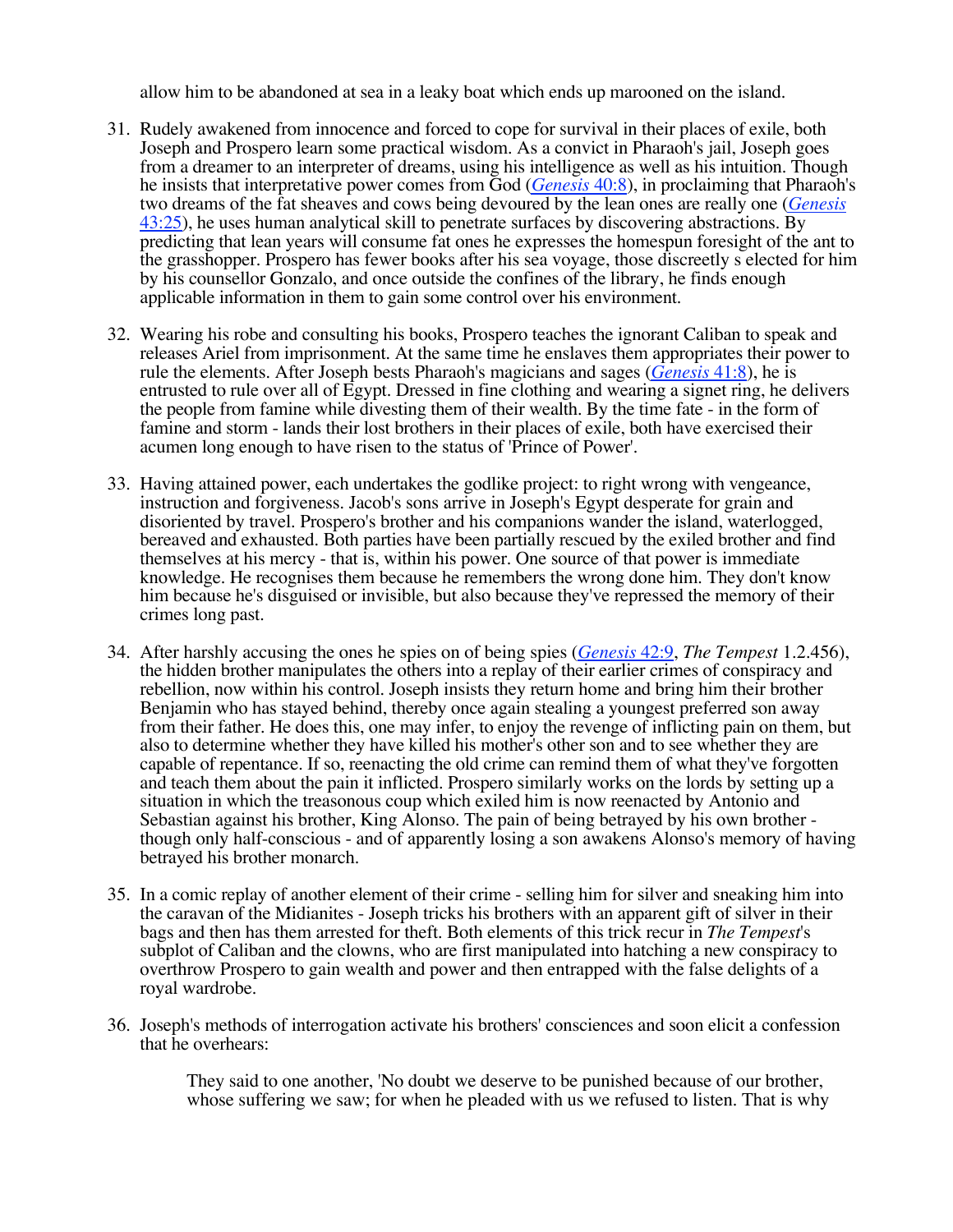these sufferings have come upon us'.

(*Genesis* 42:21)

This encourages him to take the cat and mouse game further with what may be termed a 'banquet trick'. When the brothers return to Egypt with Benjamin as hostage a few years later, he offers them a resplendent meal, and while their defences are lowered he hides a silver goblet in Benjamin's pack.

- 37. After they depart, 'Joseph said to his steward, "Go after those men at once, and when you catch up with them, say '"Why have you repaid good with evil? ..You have done a wicked thing.'"' Once opened, Benjamin's pack is found to contain the goblet, and he and his brothers must return to Joseph who accuses him of the theft and threatens to keep him as a slave.
- 38. Similarly, Prospero surprises the hungry nobles with a lavish buffet after having them led blindly around the island in search of the King's lost son. Watching their approach to the meal from an invisible vantage point above, he instructs Ariel to defecate on the food in the disguise of a harpy and to deliver a tirade expressing Prospero's wrath, exposing the lords' original guilt, threatening eternal perdition and demanding full contrition.
- 39. This stunt produces the desired effect of repentance in both stories. Joseph's oldest brother Judah is willing to sacrifice himself for the release of Benjamin:

Now my lord, let me remain in place of the boy as your lordship's slave, and let him go with his brothers. How can I return to my father without the boy? I could not bear to see the misery which my father would suffer.

(*Genesis* 44:33-34)

Alonso falls to the ground acknowledging his crime and willing to give up his own life to return the life of the son that he believes has been taken from him as punishment:

Methought the winds did sing it to me; and the thunder... The name of Prosper: it did bass my trespass. Threefore my son I' the ooze is bedded; and I'll seek him deeper than e'er plummet sounded, And with him there lie mudded.

(3.3.96-102)

At this turning point in both stories, the focus shifts to the hidden controlling brother. Each has forced his antagonists to experience the suffering of the victim of fratricide. Each now feels compassion for the repentant criminals. After dismissing his servants, for the moment abjuring his royal powers and distance, Joseph breaks down crying, discloses himself to his brothers' wonderment, forgives them fully and arranges for them and his father to take up residence in Egypt where they will be reunited and provided with land and wealth. So too, after Alonso's repentance, Prospero acknowledges his common humanity with those he has dominated and offers them forgiveness:

...shall not myself One of their kind, that relish all as sharply Passion as they, be kindlier moved... Though with their high wrongs I am struck to th' quick, Yet with my nobler reason 'gainst my fury Do I take part...They being penitent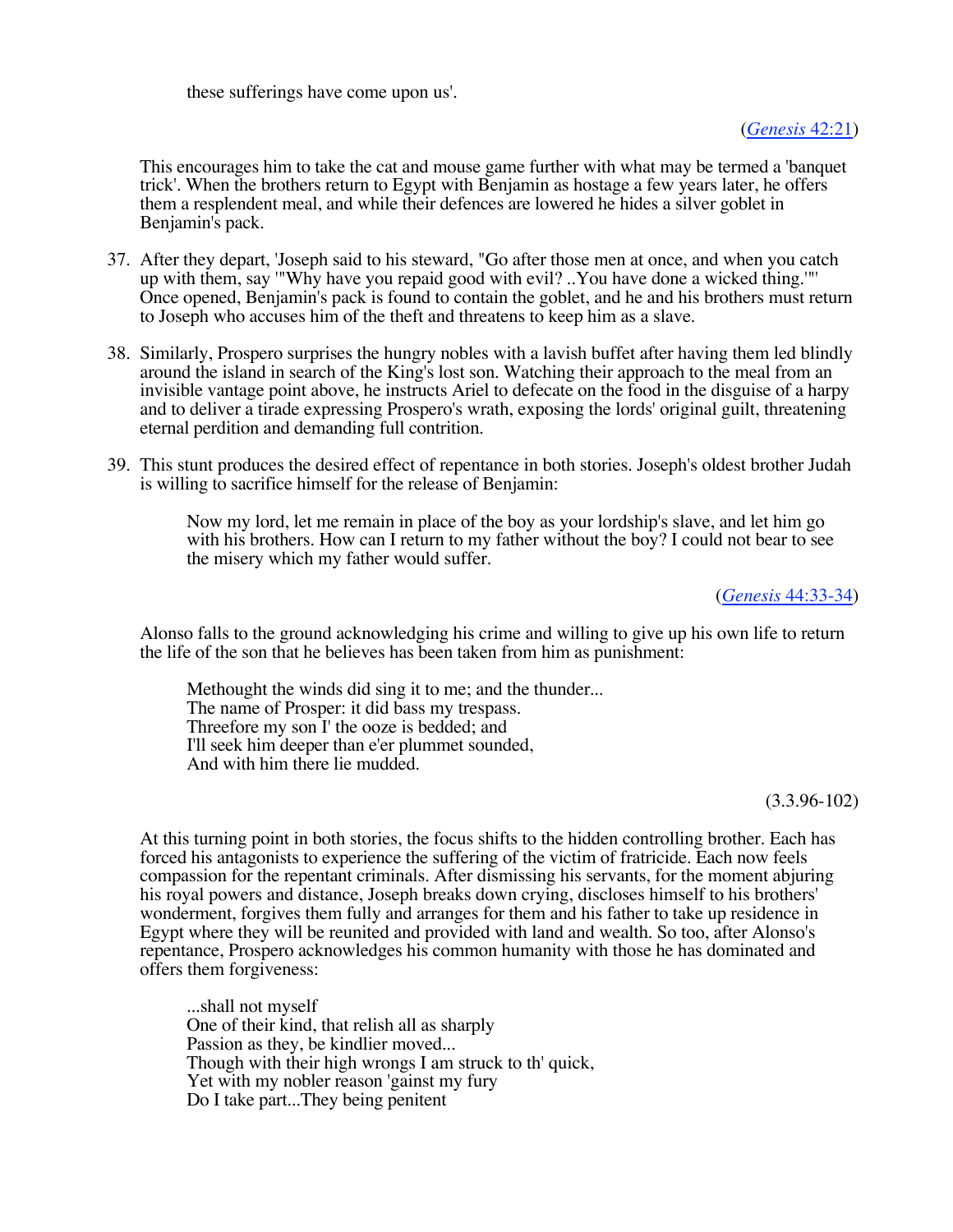The sole drift of my purpose doth extend Not a frown further.

(5.1.22-30)

These revelations, recognitions, restorations and reconciliations produce an ecstatic happy ending. They also produce a retrospective vindication of all previous confusion and suffering as purposeful contributions to the positive outcome - a theological assertion of the fortunate fall:

Now do not be distressed...that you sold me into slavery there; it was God who sent me ahead of you to save men's lives...to ensure that you will have descendants on earth, and to preserve you all, a great band of survivors.

(*Genesis* 45:5-8)

Was Milan thrust from Milan that his issue Should become kings of Naples? O rejoice Beyond a common joy and set it down With gold on lasting pillars...In one voyage ...Ferdinand...found a wife Where he himself was lost, Prospero his dukedom In a poor isle, and all of us ourselves When no man was his own.

(5.1.206-213)

This purpose involves more than a conventional comic conclusion in marriage and family reunion. In their projects, Joseph and Prospero are completing the project of God chronicled from beginning to end of *Genesis*. From the very start, God's paradoxical purpose and problem with his creatures / subjects / children was the familiar parental one of maintaining their obedience while granting them freedom. This involves taking risks that often fail - risks that they will overestimate that freedom and try to usurp his power, as in the cases of Adam and Eve, the citizens of Babel or Antonio and Alonso, or that they will try to escape it by subjecting themselves to a more binding rule, as do, say, the citizens of Sodom or Stephano, Trinculo and Caliban. These are failures that God, because of his all-powerful and all-knowing nature, is not well equipped to accept and move beyond. He needs to train and appoint a human viceroy, a 'Son of Man', to replace and represent him as he recedes from direct engagement. Joseph is the first of several Biblical characters to play this rôle.

- 40. Joseph's alternations between cruel manipulativeness and warm acceptance stem from the conflicting requirements of the task. So do Prospero's mood swings between crotchety imperiousness and loving concern for his daughter, his in laws and his earthy and airy spirit-servants. Their success as princes, teachers and parents requires both rule and compassion. Such compassion, as Ariel reminds Prospero, is only possible for a fellow human, who understands the frailties of siblings because they are shared. He needs to be reminded by a non-human spirit that mortality is common to leaders and followers, judges and criminals, because like Joseph, while playing God, he's lost that awareness. The ending of both works require that these viceroys join their subjects in finding 'all of us ourselves/when no man was his own'. (5.1.212-213)
- 41. If, as *Genesis* proceeds, God is replaced by a mortal ruler, the breeding, instruction, and liberation of that ruler's successors is in turn necessary to replace him when he is gone. *Genesis* concludes with an account of the peaceful death and burial of Joseph along with that of his father, Jacob, and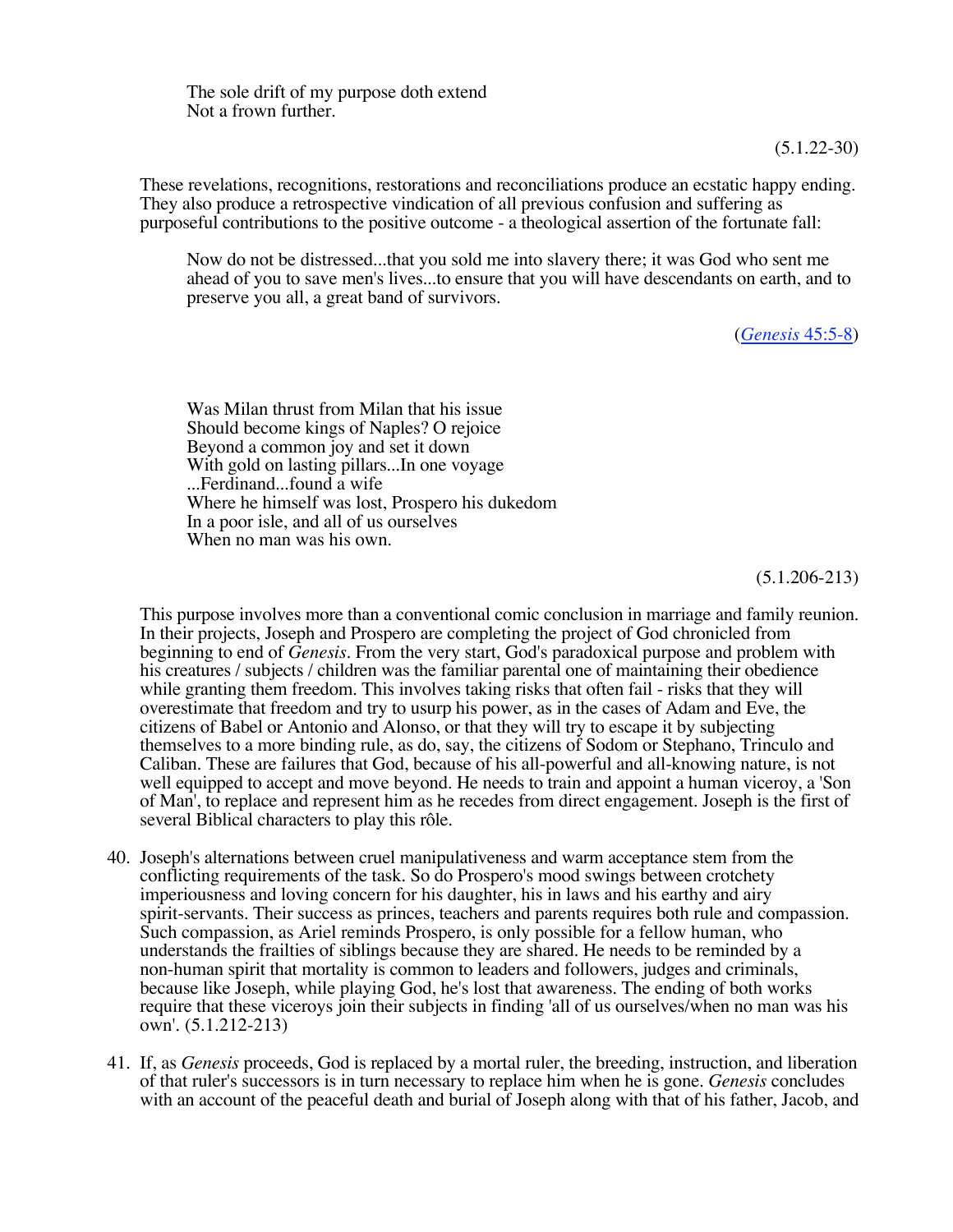a lengthy chronicle of the births of Jacob's grandchildren and the blessing he passes on to them. As Prospero changes from a 'god of power' (1.2.10) into a man 'whose old brain is troubled' (4.1), Ferdinand and Miranda change from naïve romantics to chess players who can 'wrangle for a score of kingdoms and still call it fair play', (5.1.174-5) while Caliban changes from an 'abhorred slave' who will 'not any print of goodness take' (1.2.350-352) to a freed 'thing of darkness' who 'will be wise hereafter and seek for grace'. (5.1.294-5)

- 42. However, apart from the transformations of heartfelt repentances, joyful recognitions, dynastic weddings, providential consolations, and predictions of orderly succession stand Antonio and Sebastian. These unregenerate schemers never apologise, and retain their witty cynicism to the last. In his final judgement scene, Prospero distinguishes 'holy Gonzalo/honourable man...a loyal sir' from the forgetful and frail Alonso who is capable of contrition and repentance, and from Antonio, 'most wicked sir, who to call brother/would even infect my mouth...' (5.1.130-1) Though he forgives the mall, he recognizes that there are people in whom self-interest, cruelty and power-hunger remain ineradicable. His forgiveness of Antonio involves no expectation of redemption or improvement. He, and others like him, must be continually watched and controlled with tactics that appeal to their limited motives.
- 43. Before he relinquishes political power, Prospero appropriately greets each of these three. He embraces Gonzalo, he commiserates with Alonso, and he frightens Antonio with a display of Machiavellian force and fraud:

I do forgive Thy rankest fault - all of them - and require My dukedom of thee, which perforce I know thou must restore.

(5.1.130)

Welcome my friends all! (Aside to Sebastian and Antonio) But you my brace of lords, were I so minded, I here could pluck his highness' frown upon you, And justify you traitors. At this time I will tell no tales.

(5.1.124-8)

By retaining the threat to expose their conspiracy to Alonso, he keeps them in his debt, and as a result of marrying his daughter to the prince of Naples, 'his death will remove Antonio's last link with the ducal power'. 25 The devil speaks in him!' says Sebastian.

44. This discordant note in the conclusion often troubles commentators. Parallels with the close of *Genesis* help to explain it. Following the recognition-redemption scene and the Pharaoh's welcome of Jacob to Egypt, the earlier story (*Genesis* 41:46-57) of Joseph's deliverance of the land during the lean years by distributing grain stored in the fat ones is repeated. But this time the account is more detailed, plausible and ironic. After having accumulated a huge surplus by taxing the peasants during the period of glut, Joseph sells it back to them during the famine - first for all their silver, then for their herds. Finally,

> ...they came to him again and said, 'My lord, we cannot conceal it from you; our silver is all gone and our herds of cattle are yours. Nothing is left for your lordship but our bodies and our lands... Take us and our land in payment for bread, and we and our land alike will be in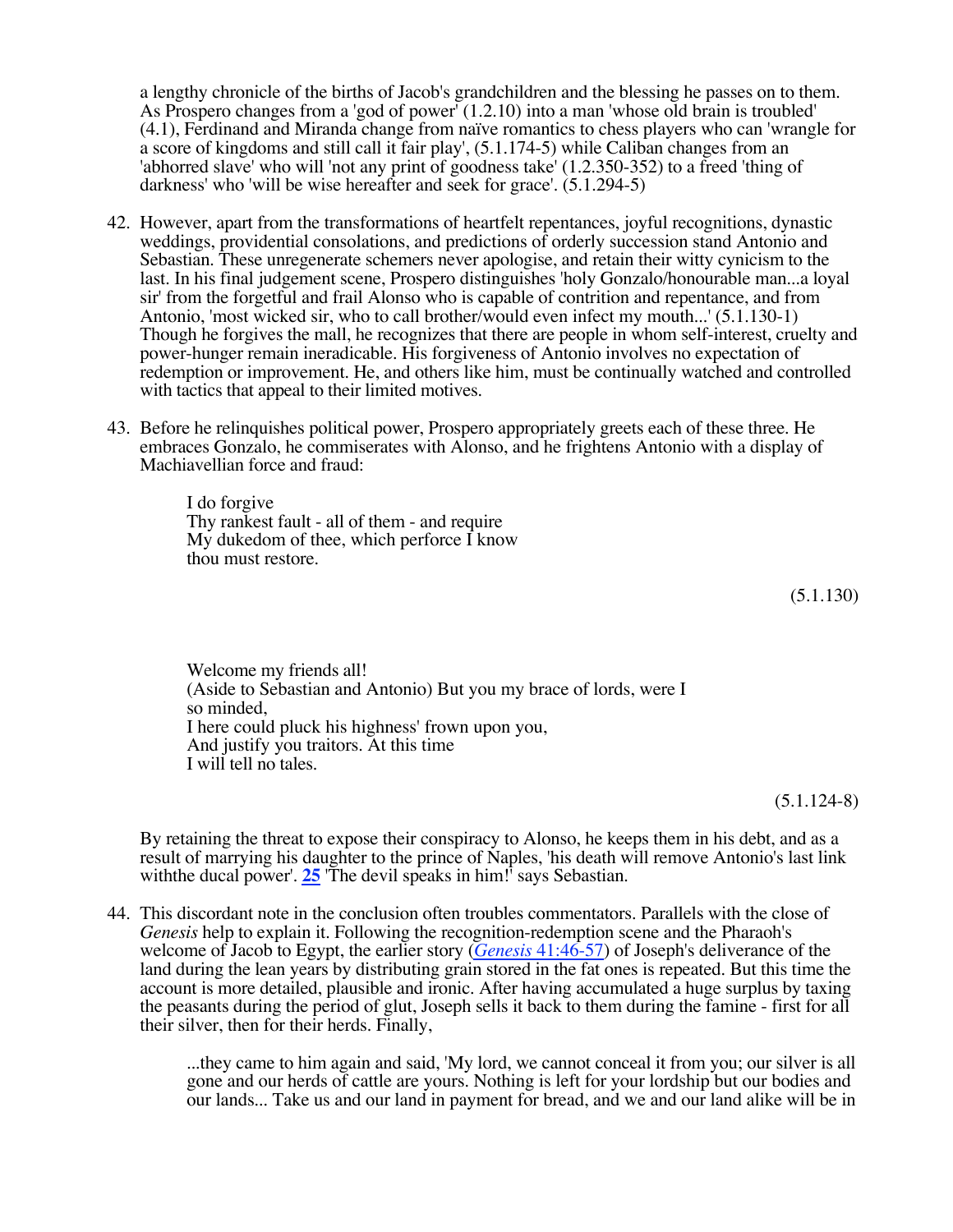bondage to Pharaoh. Give us seed corn to keep us alive, or we shall die and our land will become desert'. So Joseph bought all the land in Egypt for Pharaoh...Pharaoh set them to work as slaves from one end of the territory of Egypt to the other.

### (*Genesis* 47:18-22)

Joseph's ruthless transformation of Egypt from a feudal to a mercantile society makes it possible for his descendants to expand their numbers at a rate that could never be supported by the nomadic subsistence conditions they lived under in Canaan. His centralisation of authority also guarantees the privileges now granted by the Pharaoh, at least for the forseeable future. **26** 

45. The last chapter of *Genesis* contains an equally cynical rerun of the earlier story of fraternal reconciliation which illuminates the concluding episode between brothers in *The Tempest*.

> When their father was dead, Joseph's brothers were afraid and said, What if Joseph should bear a grudge against us and pay us out for all the harm that we did to him?' They therefore approached Joseph with these words: 'In his last words to us before he died, your father gave us this message for you; "I ask you to forgive your brothers' crime and wickedness; I know they did you harm"'....But Joseph said to them, 'Do not be afraid. Am I in the place of God? You meant to do me harm; but God meant to bring good out of it by preserving the lives of many people as we see today. Do not be afraid. I will provide for you and your dependants'.

### (*Genesis* 50:15-21)

Given their persistent mistrust and the narrator's tacit but unmistakeable disclosure of their bad faith, and given Joseph's canny strategy toward the Egyptians, a close reading suggests that this last utterance of forgiveness is just as guarded as Prospero's forgiveness of Antonio, pieties notwithstanding. **27** 

46. Machiavellian realism goes together with the prophetic vision of an expanded community tracing itself to an originating family. The nation of Italy, which Prospero foresees through the union of his daughter and Alonso's son, is analogous to the nation of Israel envisioned by Joseph and Jacob on the father's deathbed. Jacob's benevolent blessing of his progeny and his projection of their return to the promised land is filled with predictions of the war and fraternal strife chronicled in Exodus and beyond, where the myth and family romance of *Genesis* is replaced by political history, the genre of discourse in which time bears absolute sway. **28** In fact, those future power struggles surface at the moment of blessing, as the son unsuccessfully tries to control his father's determination of precedence among his grandsons, Manasseh and Ephraim. (*Genesis* 48:17-20) Prospero promises 'calm seas and auspicious gales' for the voyage home, but it is clear that the new kingdom will experience continuing tensions between aristocratic factions and as a result of the class hatred between courtiers and mariners loudly voiced by the utopian socialist Gonzalo, both at the moment of death in the first scene's storm, and at the concluding moment of miraculous resurrection: 'O look, sir, look, sir, here is more of us!/I prophesied if a gallows were on land/This fellow could not drown'. (5.1.216-220)

## **VI. Conclusion**

47. *Genesis* means beginnings, emergence, movement into time - from creator to creature, eternity to nature, word to flesh, signifier to signified, order to freedom. The divine gives way to the human, textual reproduction to sexual reproduction, omnipotence fantasies to power politics. *Genesis*, *The Tempest* and *Prospero's Books* all tell the story of an old magician creating a world, seeing it is good, and not so good, fixing it as best he can, and then, with difficulty releasing it from his control.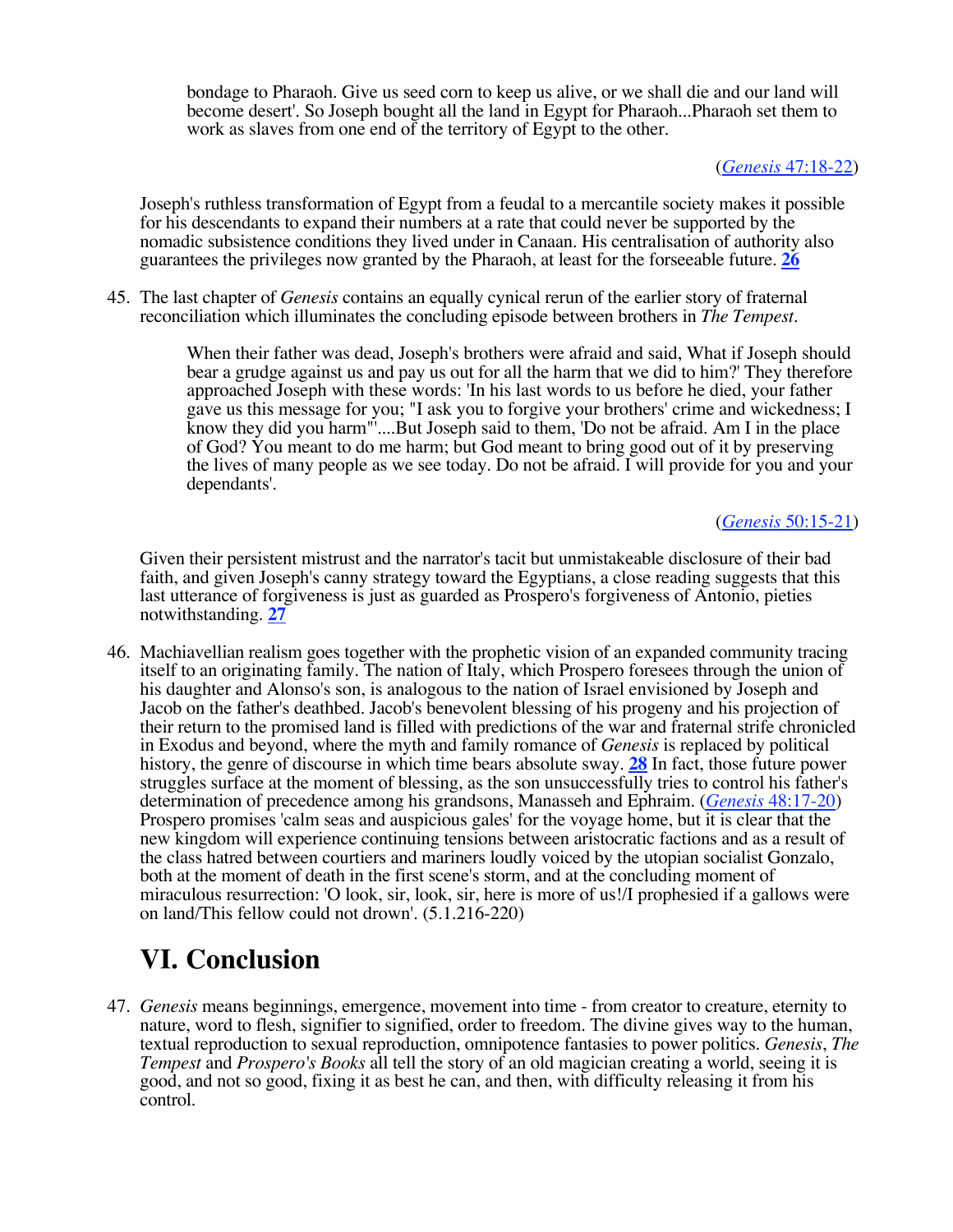48. The last long shot of Greenaway's film (91.33) distils this story in an emblematic sequence. Divested now of his Duke's costume as well as of his magician's robe, Prospero addresses the audience directly asthe camera dollies in to a close-up: 'Please you draw near...'Following cues in

the Shakespearean epilogue, the speaker's voice imperceptively shifts its origin from the fictional character to the actor portraying him to the director of the film and the author of the text, all begging the audience for the indulgence that will 'set me free' and will set them free as well. Greenaway figures this final liberation visually by having the newly released Ariel run through an applauding audience toward the camera as it retreats from the full screen image of the speaker shrinking into the background. When the three year old child-spirit catches up with the moving camera, he vaults over it out of the frame, and as the screen



Figure 6

image decomposes into successive grainy stills concluding with 'The End', viewers may imagine him falling into our laps. (Fig. 6)

- 49. Despite this final symbolic birthing, the film still seems to lack the illusion of life that most people expect from the movies. *Prospero's Books* refuses to create that illusion. Even its musical score and its dances are jerky and repetitive - like a music box's. **29** It has the dead quality of a film considered as such, a celluloid 'print' in a metal box set in flickering motion by the mechanical operation of a projector, each copy and each screening a clone of every other. But this asexual mode of reproduction can also be considered a virtue of the cinematic medium. Deifying the creators, it immortalises the director's plan, the actor's performance, the writer's screenplay. Every detail of Greenaway's baroque texture preserved for minute examination. Gielgud's final performance saved. The works of the Bard once again enshrined. **30** This durability makes all films more like books than like plays.
- 50. So far as we know, William Shakespeare never wrote a book. The quartos were produced without his permission, and the folio was assembled after his death. Shakespeare made plays, scripts for live performance, among them *The Tempest*. A play differs from a film in that its enactment is more like birth than cloning. Each company of players recreates rather than runs the author's original, with unpredictable, sometimes sublime, sometimes ridiculous, results. This nature of his creation is conspicuously excluded from Greenaway's manifold representations of Shakespeare's work. One way he depicts Prospero's liberation - the liberation of his slaves as well as his self liberation - is in the penultimate scene, where 'Ariel passes [his books] to Prospero - who briefly regards them - then...with gestures that are almost non-chalant... hurls them into the sea' as they spectacularly self-destruct. (91.1, p. 161)(Fig. 7) This sequence reverses the opening scenes of



Figure 7

creation, as well as the section of the credits noted earlier, where books are passed from one spirit to another symbolising intertextual reproduction. At this point Greenaway may be expressing an impulse to break free from the constraints of bookish scholarship and filmmaking in favour of organic procreation or live theatre.

As the shot continues, Ariel hands Prospero the last two books in his collection - one the large printed folio volume of Shakespeare's plays and the other a thin manuscript of *The Tempest* in Prospero's own hand. The old man holds them to his chest, hesitates, and then dumps them into the water. 'The books land together on the water andCaliban surfaces - spurting and spouting ...he snatches both books and disappears under the surface'.  $(91.28)$  (Fig. 7) In voice over the narrator says, 'While all the other books have been destroyed we still do have these two, safely fished from the sea'. **31** When he first appeared at the end of Act I, Caliban was pissing and shitting on books because they were the source of power by which Prospero held him in thrall. Now that he's been released, Prospero's Book may serve his ruling interest. A journal of post-colonial studies bears his name.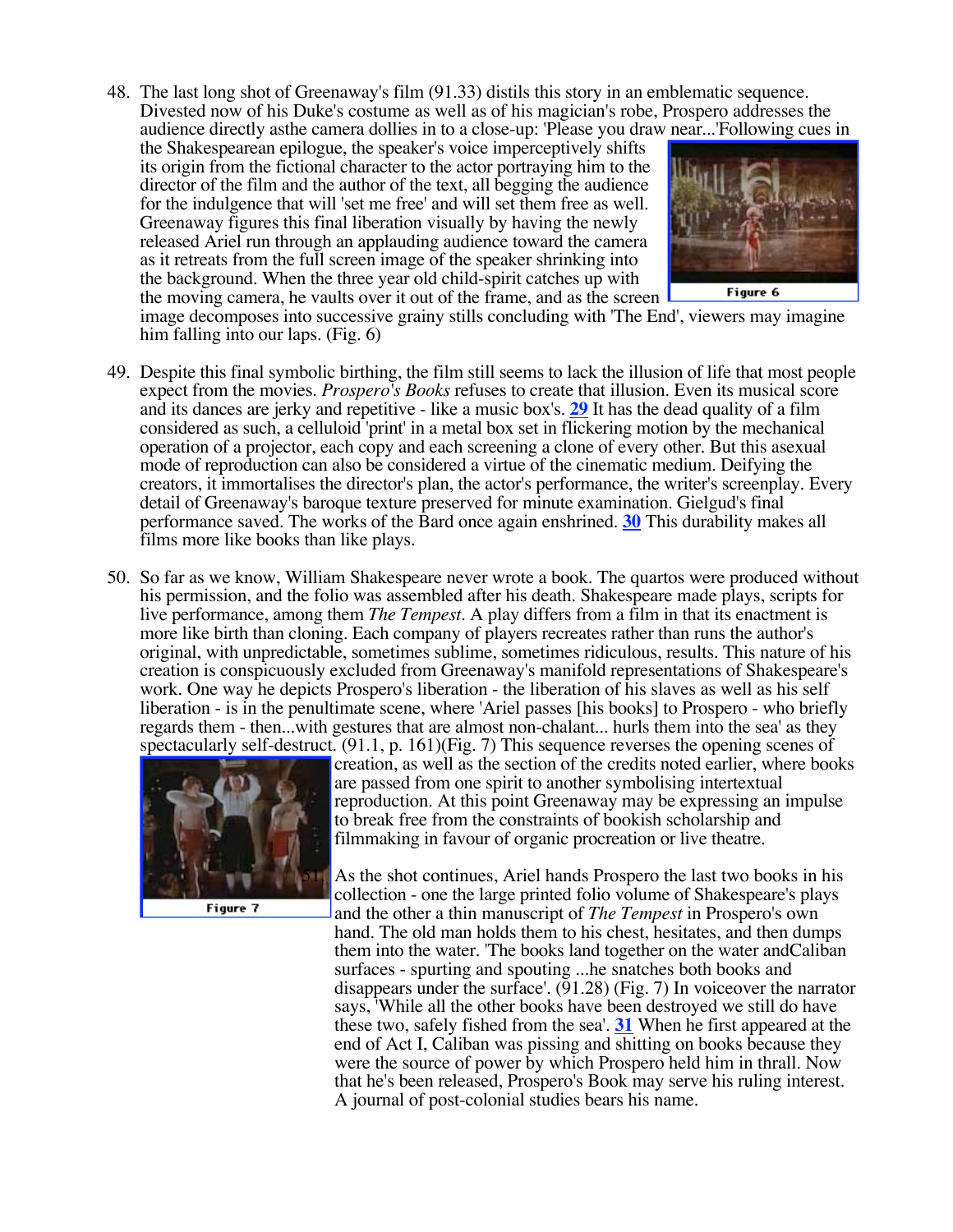52. Although his film can be viewed as a repudiation of textuality and bibliolatry, Greenaway allows another option. Books after all, like *Mr.William Shakespere's Tragedies, Histories and Comedies* and the Book of *Genesis*, and bookish films like *Prospero's Books*, are not necessarily cloned in performance any more than are play scripts. In the minds of those who read with imagination, they procreate sexually, unpredictably, wildly. They age, die and return to life as strange and wondrous progeny.

## **Notes**

### **[Click on pictures to view short film segments, 350K to 1.2 M in size]**

Thanks to Elizabeth Brunner for help with research, editing and html.

- 1. References are to the shot numbers in Greenaway's published screenplay (Greenaway 1991).  $\Box$
- 2. I hope to complete a companion article, now in process, about *The Tempest, Prospero's Books* and The Book of *Revelation*. **Update: November 1998:** The companion essay on the connections between *The Tempest* and the Book of Revelations will appear in my book, *Shakespeare and the Bible* Oxford University Press, 2000. That essay can now be found at http://www.multimedia.calpoly.edu/libarts/smarx/Publications/SB/SB7.html
- 3. Unless otherwise noted, references are to *The New English Bible, Oxford Study Edition.* New York: Oxford University Press, 1972.
- 4. 'Augustine imagines God's Spirit coming as a storm to disturb the darksome deep and raise its spiritual creature to the enlightenment of grace'. (Walter 1983, 63)  $\bigotimes$
- 5. Citations of *The Tempest* are to *The Oxford Shakespeare* edition by Stephen Orgel, Stanley Wells, general editor. Oxford: Oxford University Press, 1987.
- 6. This observation is owed to Charlotte Putty.  $\Box$
- 7. **.** Donaldson 1996. Although it moves in an opposite direction, my reading is indebted to several of Donaldson's specific insights andhis general discussion of textuality and reproduction.  $\bigoplus$
- 8. In the Apocalypse of 4 Ezra, 'God calls Ezra out of a bush...and then dictates twenty four books (Hebrew Scriptures) to be made public and seventy to be kept secret until the last day. Ezra deserves this honour because he has devoted his life to wisdom, to studying the law, and to understanding. Likewise, the books contain the spring of understanding, the fountain of wisdom, and the river of knowledge; they will be received by the wise among the people'. (Thompson 1990, 22)  $\bigoplus$
- 9. They also may figure the angelic spirits surrounding God in Michaelangelo's Sistine creation.  $\bigoplus$
- 10. For instance, the crowds of spirits, the metamorphoses, the animation blending with photography in Max Rhinehardt's *AMidsummernight's Dream*, the metacinematic explorations of film techniques in Olivier's *Henry V*, the uses of Renaissance paintings as models for sets and costumes in the BBC Shakespeare series and the repeated focus on period books and scientific instruments in Zeffirelli's *Hamlet* and *Otello*.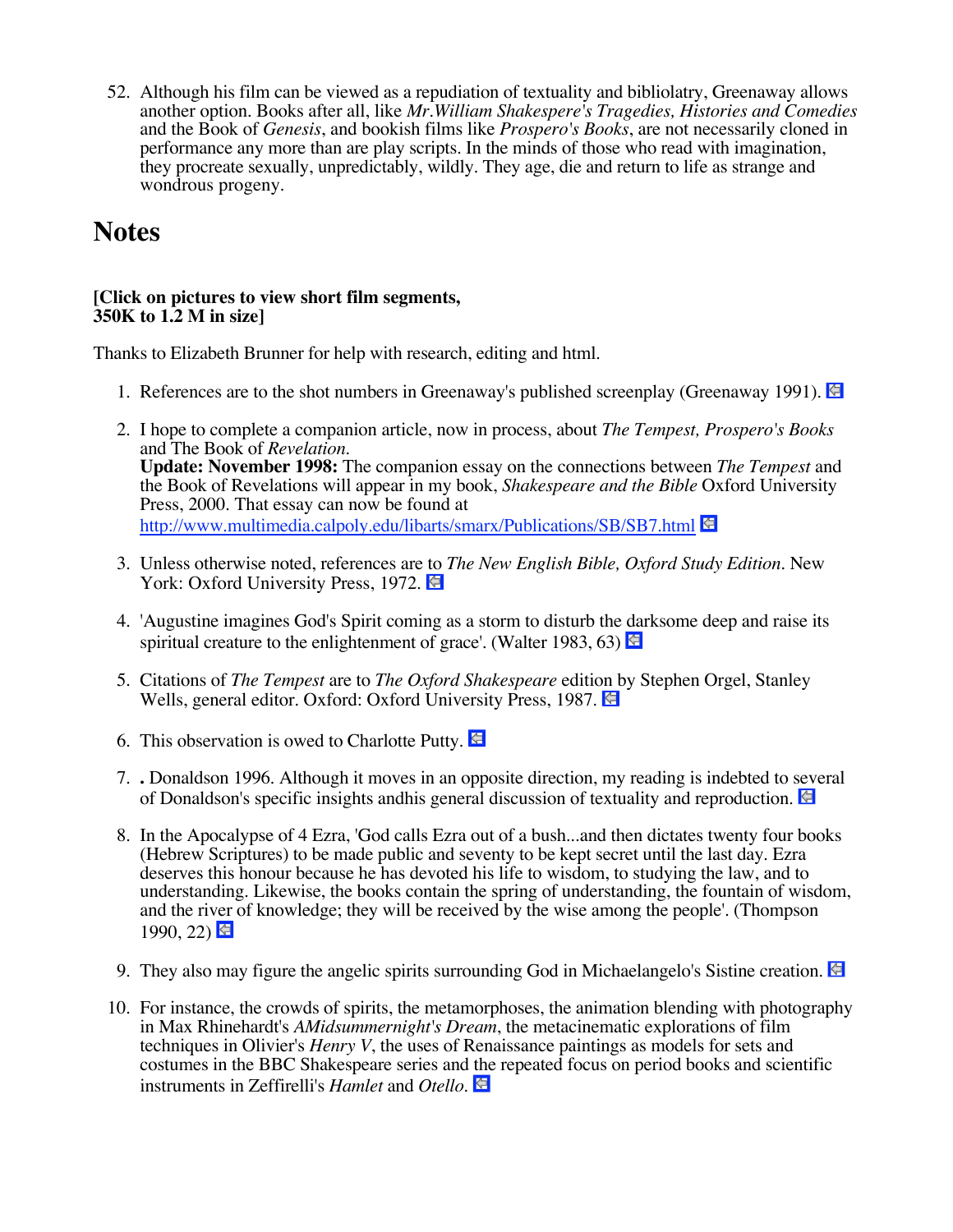- 11. Examples abound in both old and new testaments, e.g. Josh  $10:13$  'And the sun stood still, and the moon stayed, until the people had avenged themselves upon their enemies. Is not this written in the book of Jasher?'; Numbers 21:14: 'Wherefore it is said in the book of the wars of the LORD, What he did in the Red sea, and in the brooks of Arnon'; 1Kgs 14:19: 'And the rest of the acts of Jeroboam, how he warred, and how he reigned, behold, they are written in the book ofthe chronicles of the kings of Israel'; <u>Mat 1:1</u>: 'The book of the generation of Jesus Christ, the son of David, the son of Abraham'. The Documentary Hypothesis states that most books of the Bible are compounded of several documents produced by different authors and editors over an extended period of time.  $\blacksquare$
- 12. See Frye 1982.
- 13. See Bender 1979, 251.
- 14. These allusions are briefly noted by Battenhouse 1964, 20.  $\Box$
- 15. The 'beginnings of history' model makes a partial reappearance later in *Genesis* in the story of the catastrophe inflicted on Sodom and Gomorrah and the deliverance of Lot and his daughters (*Genesis* 18:16-30), but there the emphasis lies on Abraham's intercessive efforts in a competition between divine and human perspectives as proof of his qualification to carry out God's mission. H
- 16. See Alter and Kermode 1987, 41.
- 17. See Friedman 1989, 33-50.
- 18. See Kernan 1995, 77-82.
- 19. In *Prospero's Books*, this pledge is presented in a beautiful transition linking it to the Alonso plotline, as Ferdinand appears on the steps of the Library atrium, naked except for a loincloth, exhausted and wounded, and Miranda holds him, her dress exposing her shoulders, in the posture of a Pieta. As she purifies his wounds with a sponge, erotically arousing herself and him, he restrains her from touching him further as Prospero demands that he leave her virginity intact until the marriage is solemnised, while animated pornographic books flash across the screen to illustrate his warning against illicit sexuality  $\blacksquare$
- 20. He similarly qualifies Miranda's admiration at the last demonstration of his orchestrating powers the recognition scene in 5.2 - when she says, 'O Brave New World that has such people in it', and he answers 'New to you'.  $\epsilon$
- 21. The deity's retreat from Joseph and his world is highlighted by God's brief direct address to Jacob, telling him to accept the invitation to join Joseph in Egypt (*Genesis* 46:2-5). This pattern is not carried forward in the later books of the Bible. God reenters history as the spirit of the nation in Exodus.  $\blacksquare$
- 22. To my knowledge, Battenhouse is the only critic to remark upon them. 'Prospero simulating the workings of providence...arranges tempests and trials, deliverances and miracles, in order to teach through his magic-world the truths he has learned from history at large. For how came he to this island in the first place? "By providence divine", he tells Miranda...he was got rid of because his jealous rivals had no sympathy for a studious dreamer. But in faraway Egypt Joseph used his arts to bring benefits - first to inhabitants of that land, and then to his own brother when *The Tempest*s of life brought them to Egypt. When these brothers arrived Joseph's strategy, in fact, was much like Prospero's. First he confounded them with tricks, in order to make them remorseful; and then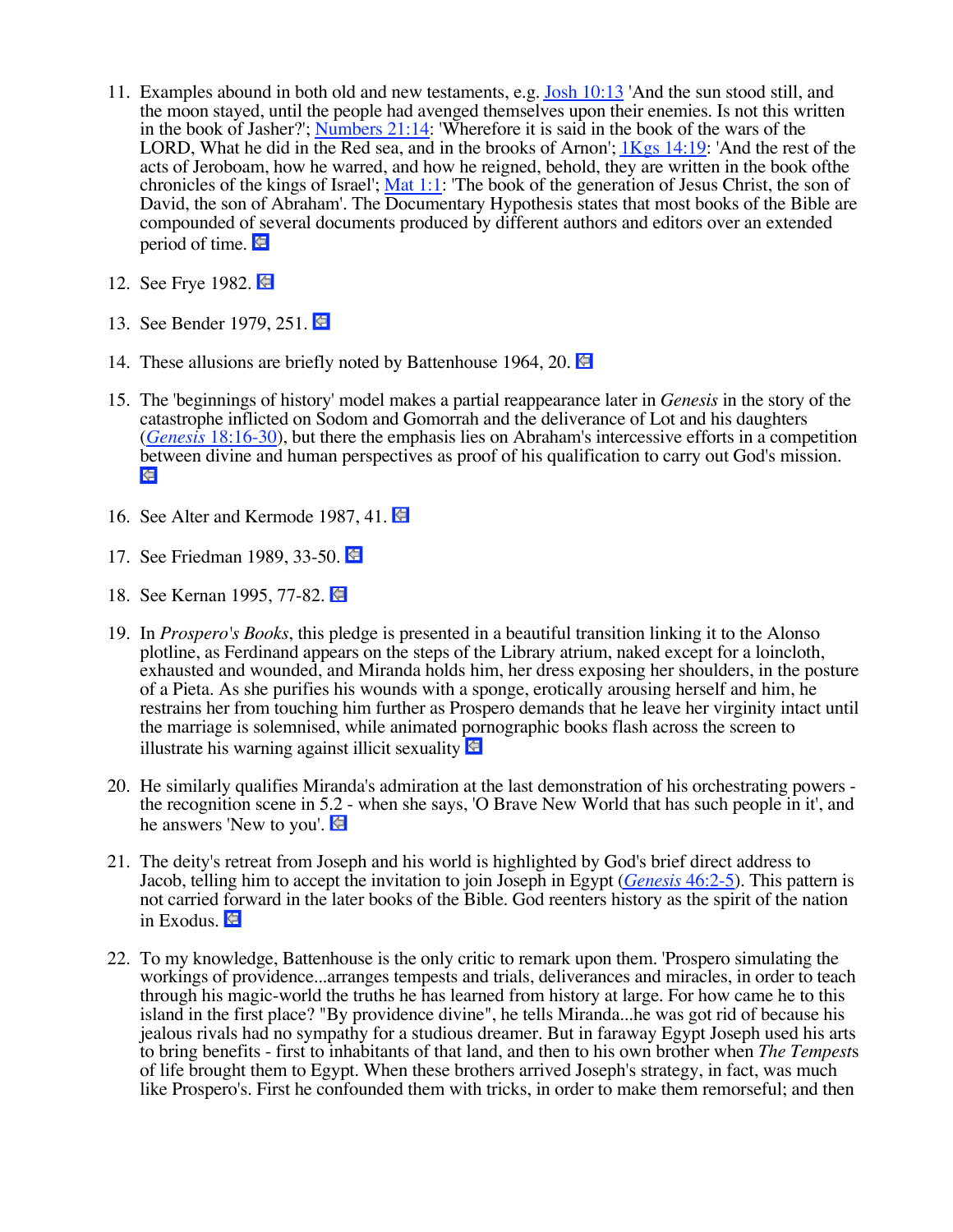he revealed himself as miraculously their benefactor. His final message was much the same as Prospero's: Virtue is nobler than vengeance; divine providence has been at work in all that has happened; thereforere joice'.  $(20)$ 

- 23. To capture the verbal echo, this passage is cited from the 1560 Geneva Bible, probably the one Shakespeare was most familiar with.  $\Box$
- 24. Greenaway doesn't acknowledge the analogy to Joseph; in fact he says the pyramids '...have a much more exaggerated slope than would be expected of true Egyptian pyramids - like pyramids...that have been constructed by an antiquarian like Prospero who obtained his knowledge from books, not first-hand observation.' (44.1) But in the film, they look Egyptian, as does the obelisk.  $\Box$
- 25. See Orgel 1987, 55.
- 26. Joseph also displays a shrewd enough understanding of the economic and political role of religion not to alienate the priestsand to use them to balance the power of the king: '...but Joseph did not buy the land which belonged to the priests; they had a fixed allowance from Pharaoh and lived on this, so that they had no need to sell their land'. (*Genesis* 47:18-22)
- 27. The final forgiveness and suppression of Caliban and theclowns corresponds to the brothers' anxiety after the death of their father and Joseph's assurance that he won't punish them further as long as they stay in line. (*Genesis* 50:15)
- 28. See Marx 1995.
- 29. Donaldson connects this quality specifically with the appearance of computer animation that he sees alluded to throughout the book and film.  $\Box$
- 30. Donaldson reads the shrinking image of Prospero on screen as 'a permanent authorising presence', since he 'seems to suffuse the space; he has become one with the point of origin of the image, the point of convergence of a perspectival space that emanates from his unchanging simulacrum'.
- 31. Connecting this voiceover with the fact that 'as Ferdinand and Miranda are joined together just before the final shots of the film, the text of the first Folio *Tempest* (not the manuscript Prospero has been writing) unscrolls as an overlay on the screen in large gilt letters', Donaldson concludes that '*Prospero's Books* ends in a series of powerful images that remystify the book as the inscription of an originating discourse that is both artistic and magical'. I experience the artificiality of the film text, like that of the biblical text, neither as self-undercutting nor as authoritarian mystification, but instead, like a puppet show's, as a prompt to interpretative co-creation.

## **List of Works Cited**

- Alter, Robert and Frank Kermode. 1987. *The Literary Guide to the Bible* Cambridge MA: Harvard University Press.
- Battenhouse, Roy. 1964. 'Shakespeare and the Bible.' *The Gordon Review: A Christian Quarterly of the Arts and Sciences* 8:18-35.